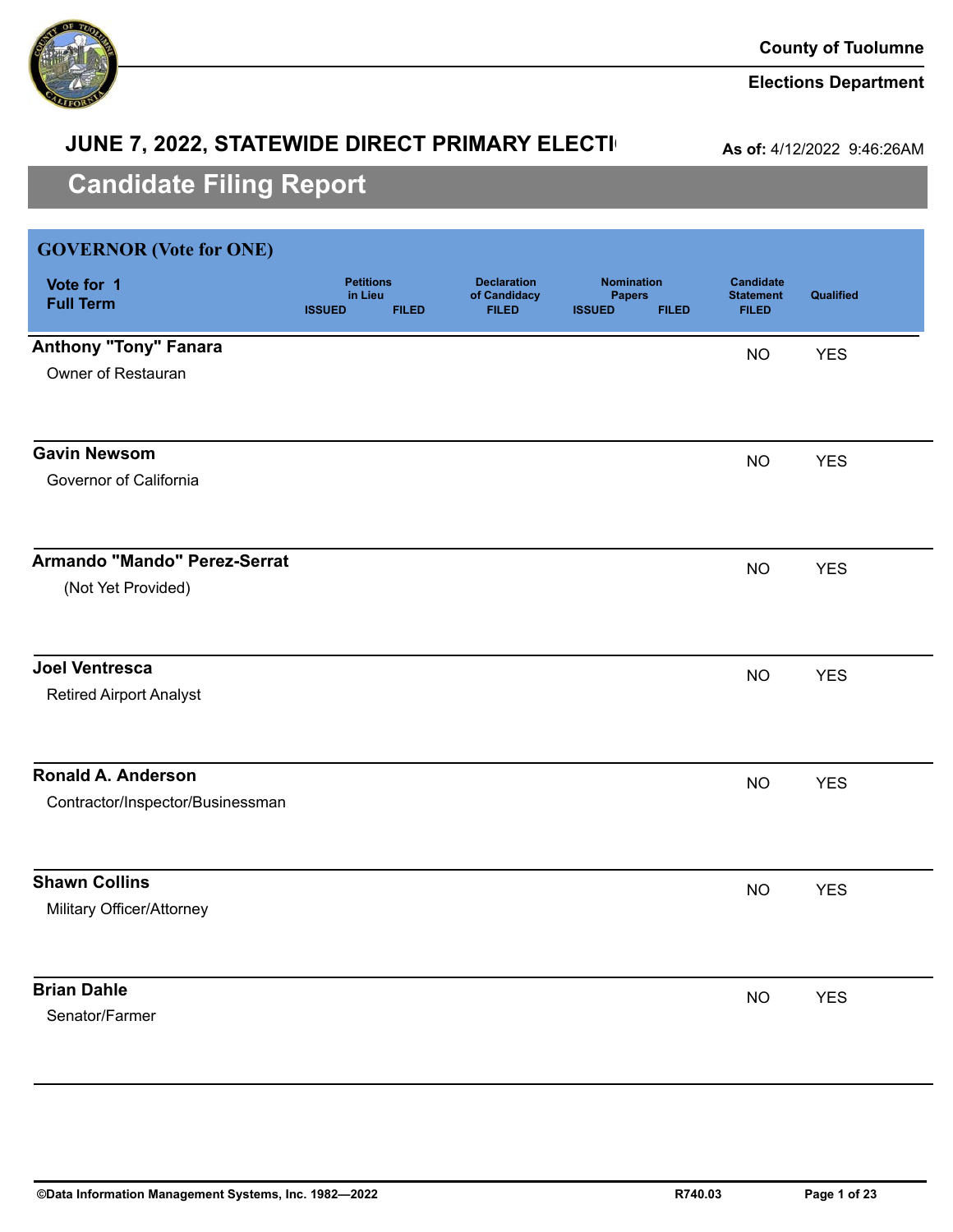

| JUNE 7, 2022, STATEWIDE DIRECT PRIMARY ELECTI                 |           | As of: 4/12/2022 9:46:26AM |
|---------------------------------------------------------------|-----------|----------------------------|
| <b>Candidate Filing Report</b>                                |           |                            |
| <b>Ron Jones</b><br>(Not Yet Provided)                        | <b>NO</b> | <b>YES</b>                 |
| Jenny Rae Le Roux<br>Entrepreneur/Mom/Businesswoman           | <b>NO</b> | <b>YES</b>                 |
| <b>David Lozano</b><br><b>Executive Officer/Attorney</b>      | <b>NO</b> | <b>YES</b>                 |
| <b>Daniel R. Mercuri</b><br><b>Father/Business Owner</b>      | <b>NO</b> | <b>YES</b>                 |
| <b>Cristian Raul Morales</b><br><b>Director of Operations</b> | <b>NO</b> | <b>YES</b>                 |
| <b>Robert C. II Newman</b><br>Farmer/Psychologist             | <b>NO</b> | <b>YES</b>                 |
| <b>Lonnie Sortor</b><br><b>Business Owner</b>                 | <b>NO</b> | <b>YES</b>                 |
| <b>Anthony Trimino</b><br>Entrepreneur/CEO                    | <b>NO</b> | <b>YES</b>                 |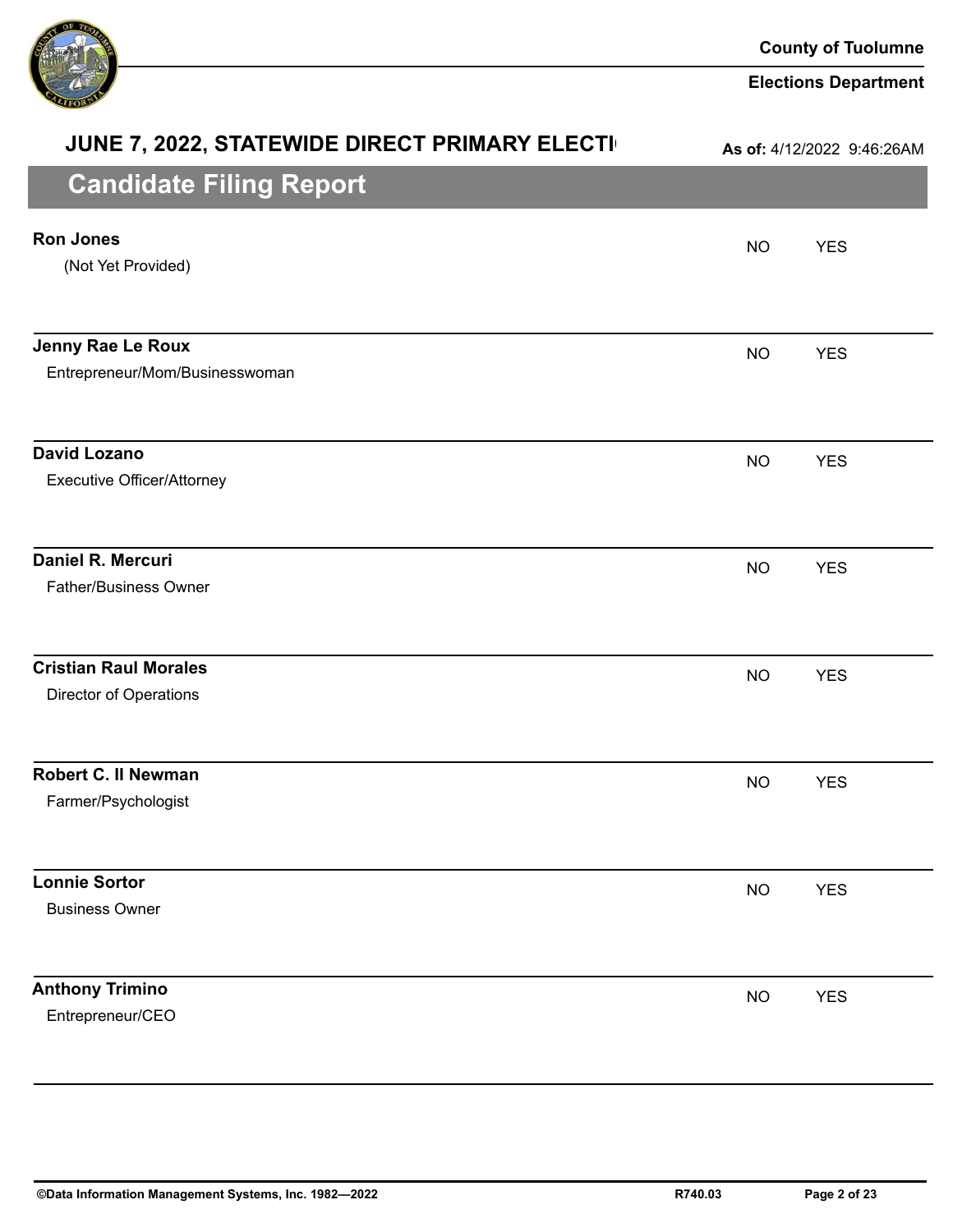

| JUNE 7, 2022, STATEWIDE DIRECT PRIMARY ELECTI                        |           | As of: 4/12/2022 9:46:26AM |
|----------------------------------------------------------------------|-----------|----------------------------|
| <b>Candidate Filing Report</b>                                       |           |                            |
| <b>Major Williams</b><br>Entrepreneur/Businessman                    | <b>NO</b> | <b>YES</b>                 |
| Leo S. Zacky<br>Businessman/Farmer/Broadcaster                       | <b>NO</b> | <b>YES</b>                 |
| <b>Heather Collins</b><br><b>Small Business Owner</b>                | <b>NO</b> | <b>YES</b>                 |
| <b>Luis Javier Rodriguez</b><br>Writer/Poet                          | <b>NO</b> | <b>YES</b>                 |
| <b>Serge Fiankan</b><br><b>Small Business Owner</b>                  | <b>NO</b> | <b>YES</b>                 |
| <b>James G. Hanink</b><br><b>Retired Educator</b>                    | <b>NO</b> | <b>YES</b>                 |
| <b>Woodrow "Woody" III Sanders</b><br>Entrepreneur/Director/Engineer | <b>NO</b> | <b>YES</b>                 |
| <b>Frederic C. Schultz</b><br>Human Rights Attorney                  | <b>NO</b> | <b>YES</b>                 |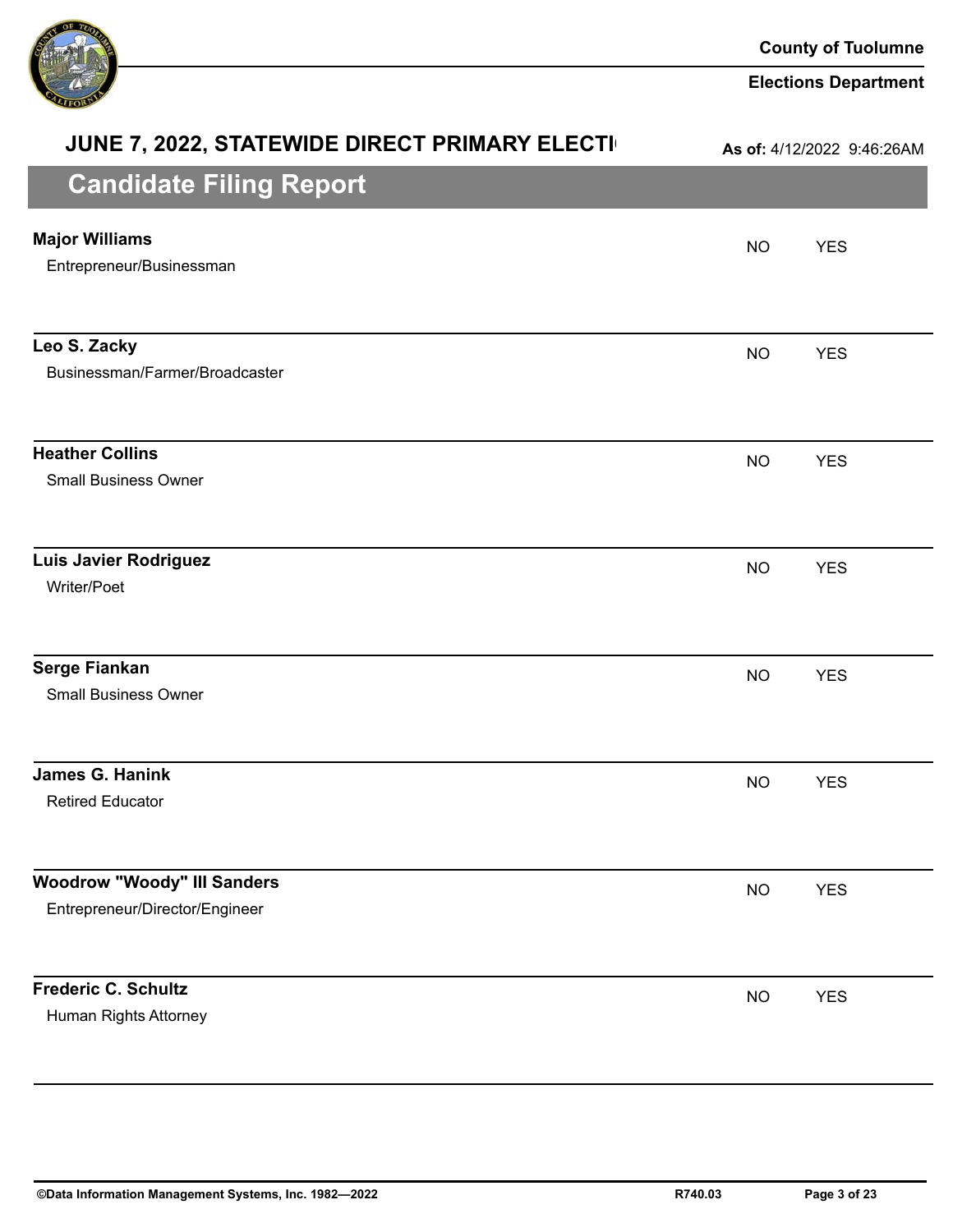

| <b>JUNE 7, 2022, STATEWIDE DIRECT PRIMARY ELECTI</b>         |           | As of: 4/12/2022 9:46:26AM |
|--------------------------------------------------------------|-----------|----------------------------|
| <b>Candidate Filing Report</b>                               |           |                            |
| <b>Reinette Senum</b><br>(Not Yet Provided)                  | NO.       | <b>YES</b>                 |
| <b>Michael Shellenberger</b><br>Homelessness Policy Advocate | <b>NO</b> | <b>YES</b>                 |
| <b>Bradley Zink</b><br><b>Children's Book Author</b>         | <b>NO</b> | <b>YES</b>                 |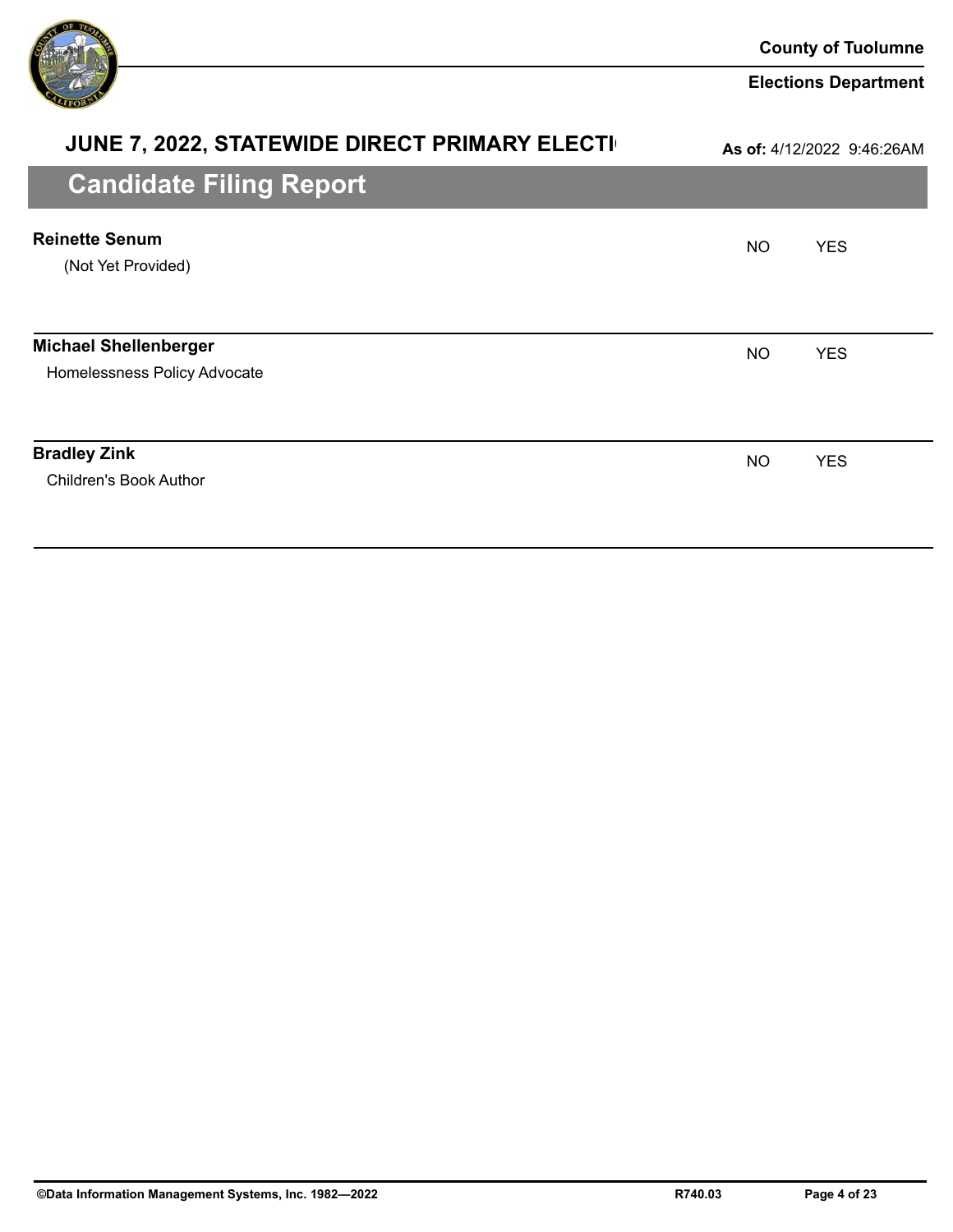

# **JUNE 7, 2022, STATEWIDE DIRECT PRIMARY ELECTI**

**As of:** 4/12/2022 9:46:26AM

| <b>LIEUTENANT GOVERNOR (Vote for ONE)</b> |                                                              |                                                    |                                                                     |                                                      |            |
|-------------------------------------------|--------------------------------------------------------------|----------------------------------------------------|---------------------------------------------------------------------|------------------------------------------------------|------------|
| Vote for 1<br><b>Full Term</b>            | <b>Petitions</b><br>in Lieu<br><b>ISSUED</b><br><b>FILED</b> | <b>Declaration</b><br>of Candidacy<br><b>FILED</b> | <b>Nomination</b><br><b>Papers</b><br><b>ISSUED</b><br><b>FILED</b> | <b>Candidate</b><br><b>Statement</b><br><b>FILED</b> | Qualified  |
| <b>Eleni Kounalakis</b>                   |                                                              |                                                    |                                                                     | <b>NO</b>                                            | <b>YES</b> |
| <b>Lieutenant Governor</b>                |                                                              |                                                    |                                                                     |                                                      |            |
| <b>Jeffrey Highbear Morgan</b>            |                                                              |                                                    |                                                                     | <b>NO</b>                                            | <b>YES</b> |
| Businessman/Engineer                      |                                                              |                                                    |                                                                     |                                                      |            |
| <b>William Cavett "Skee" Saacke</b>       |                                                              |                                                    |                                                                     | <b>NO</b>                                            | <b>YES</b> |
| California Trial Attorney                 |                                                              |                                                    |                                                                     |                                                      |            |
| <b>David Fennell</b>                      |                                                              |                                                    |                                                                     | <b>NO</b>                                            | <b>YES</b> |
| Entrepreneur                              |                                                              |                                                    |                                                                     |                                                      |            |
| <b>Clint W. Saunders</b>                  |                                                              |                                                    |                                                                     | <b>NO</b>                                            | <b>YES</b> |
| <b>Mental Health Worker</b>               |                                                              |                                                    |                                                                     |                                                      |            |
| Angela E. Underwood Jacobs                |                                                              |                                                    |                                                                     | <b>NO</b>                                            | <b>YES</b> |
| <b>Businesswoman/Deputy Mayor</b>         |                                                              |                                                    |                                                                     |                                                      |            |
| <b>Mohammad Arif</b>                      |                                                              |                                                    |                                                                     | <b>NO</b>                                            | <b>YES</b> |
| <b>Businessman</b>                        |                                                              |                                                    |                                                                     |                                                      |            |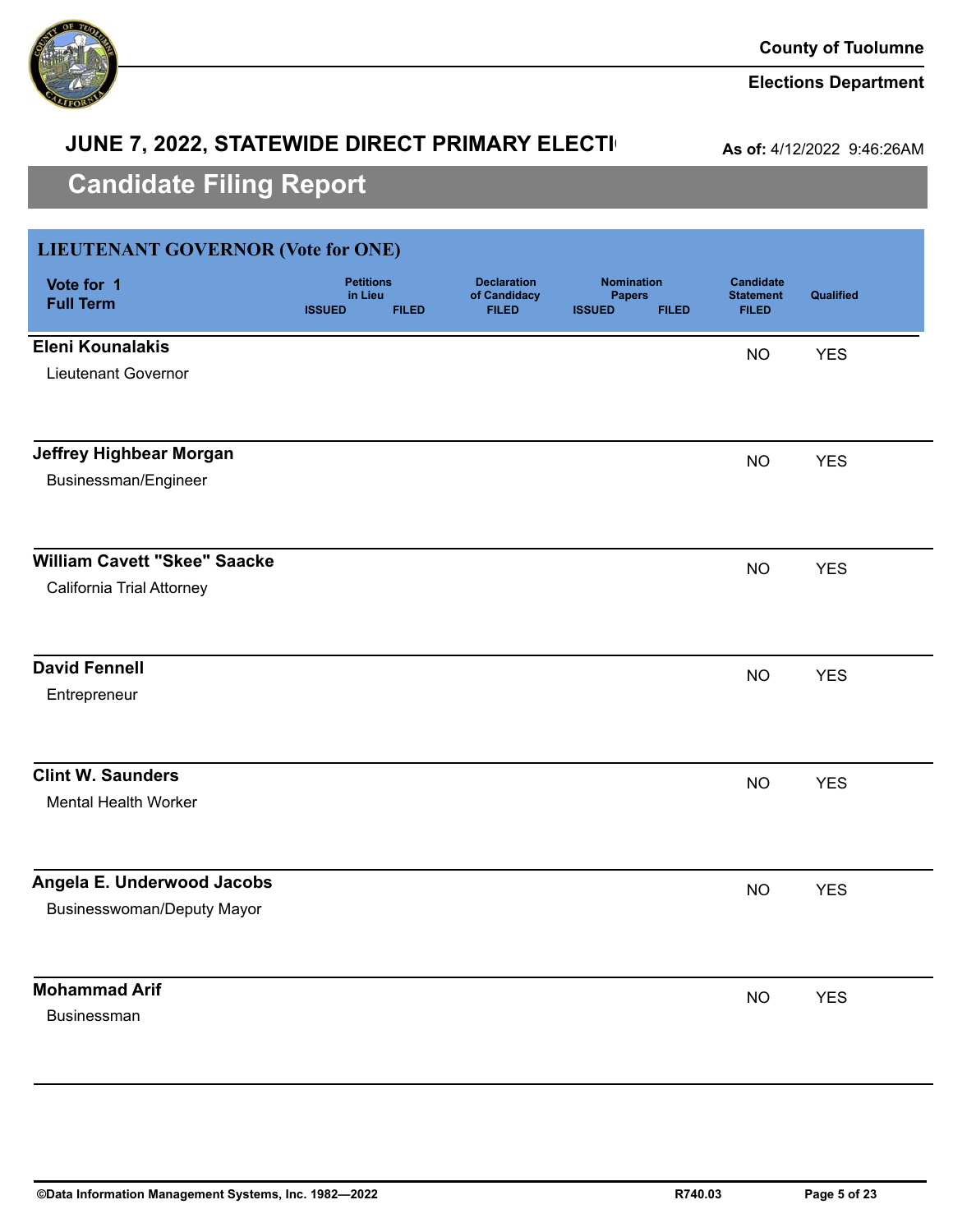

### **JUNE 7, 2022, STATEWIDE DIRECT PRIMARY ELECTI**

**As of:** 4/12/2022 9:46:26AM

# **Candidate Filing Report**

### **David Hillberg** NO YES

Aviation Mechanic/Actor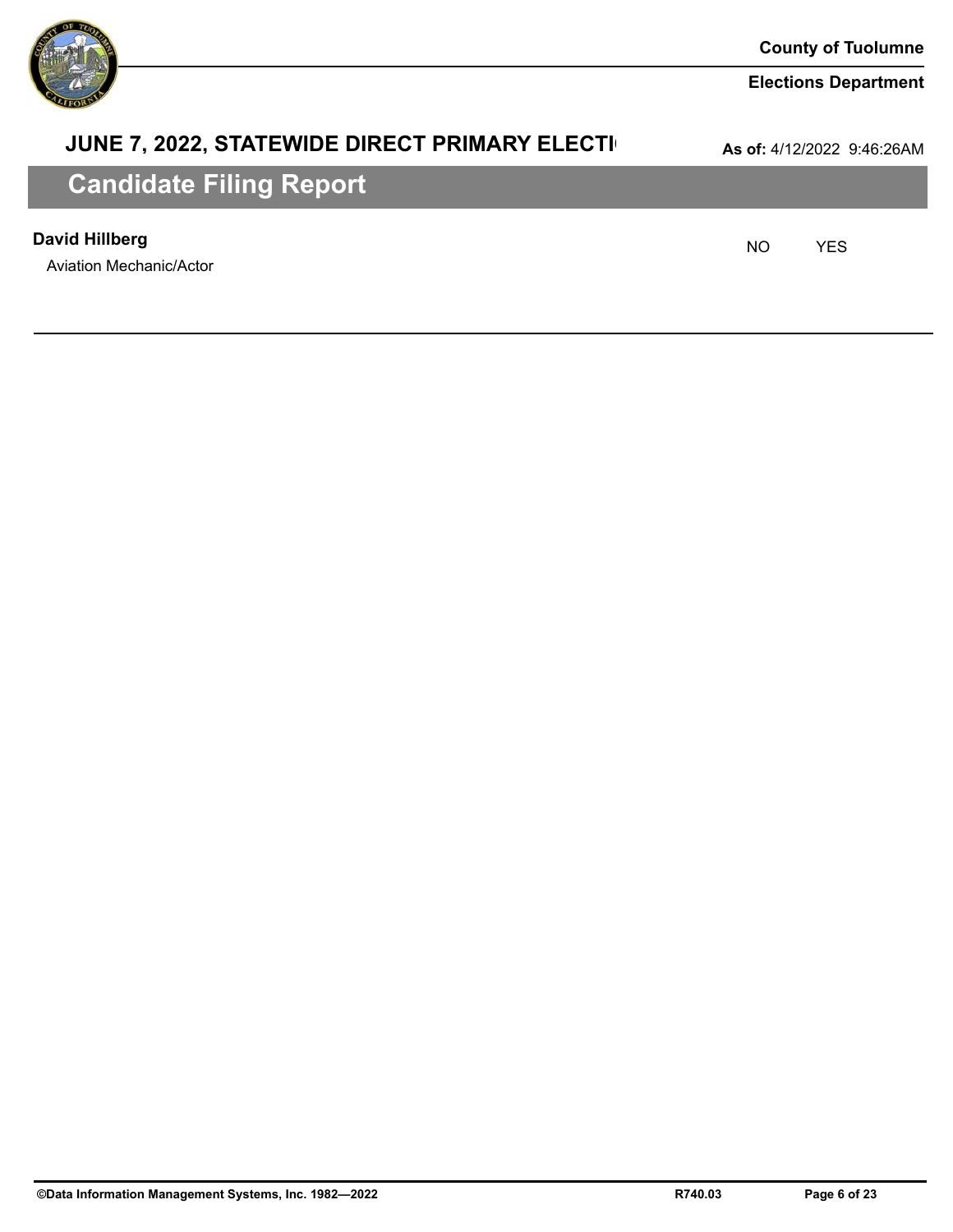

# **JUNE 7, 2022, STATEWIDE DIRECT PRIMARY ELECTI**

**As of:** 4/12/2022 9:46:26AM

| <b>SECRETARY OF STATE (Vote for ONE)</b> |                                                              |                                                    |                                                                     |                                                      |            |
|------------------------------------------|--------------------------------------------------------------|----------------------------------------------------|---------------------------------------------------------------------|------------------------------------------------------|------------|
| Vote for 1<br><b>Full Term</b>           | <b>Petitions</b><br>in Lieu<br><b>ISSUED</b><br><b>FILED</b> | <b>Declaration</b><br>of Candidacy<br><b>FILED</b> | <b>Nomination</b><br><b>Papers</b><br><b>ISSUED</b><br><b>FILED</b> | <b>Candidate</b><br><b>Statement</b><br><b>FILED</b> | Qualified  |
| <b>Shirley N. Weber</b>                  |                                                              |                                                    |                                                                     | <b>NO</b>                                            | <b>YES</b> |
| Appointed California Secretary of State  |                                                              |                                                    |                                                                     |                                                      |            |
| <b>Rob Bernosky</b>                      |                                                              |                                                    |                                                                     | <b>NO</b>                                            | <b>YES</b> |
| <b>Chief Financial Officer</b>           |                                                              |                                                    |                                                                     |                                                      |            |
| <b>Rachel Hamm</b>                       |                                                              |                                                    |                                                                     | <b>NO</b>                                            | <b>YES</b> |
| Author                                   |                                                              |                                                    |                                                                     |                                                      |            |
| <b>James "JW" Paine</b>                  |                                                              |                                                    |                                                                     | <b>NO</b>                                            | <b>YES</b> |
| <b>Teamster Truck Driver</b>             |                                                              |                                                    |                                                                     |                                                      |            |
| Raul Jr. Rodriguez                       |                                                              |                                                    |                                                                     | <b>NO</b>                                            | <b>YES</b> |
| Retired Warehouseman                     |                                                              |                                                    |                                                                     |                                                      |            |
| <b>Gary N. Blenner</b>                   |                                                              |                                                    |                                                                     | <b>NO</b>                                            | <b>YES</b> |
| Teacher                                  |                                                              |                                                    |                                                                     |                                                      |            |
| <b>Matthew D. Cinquanta</b>              |                                                              |                                                    |                                                                     | <b>NO</b>                                            | <b>YES</b> |
| Private Investigator                     |                                                              |                                                    |                                                                     |                                                      |            |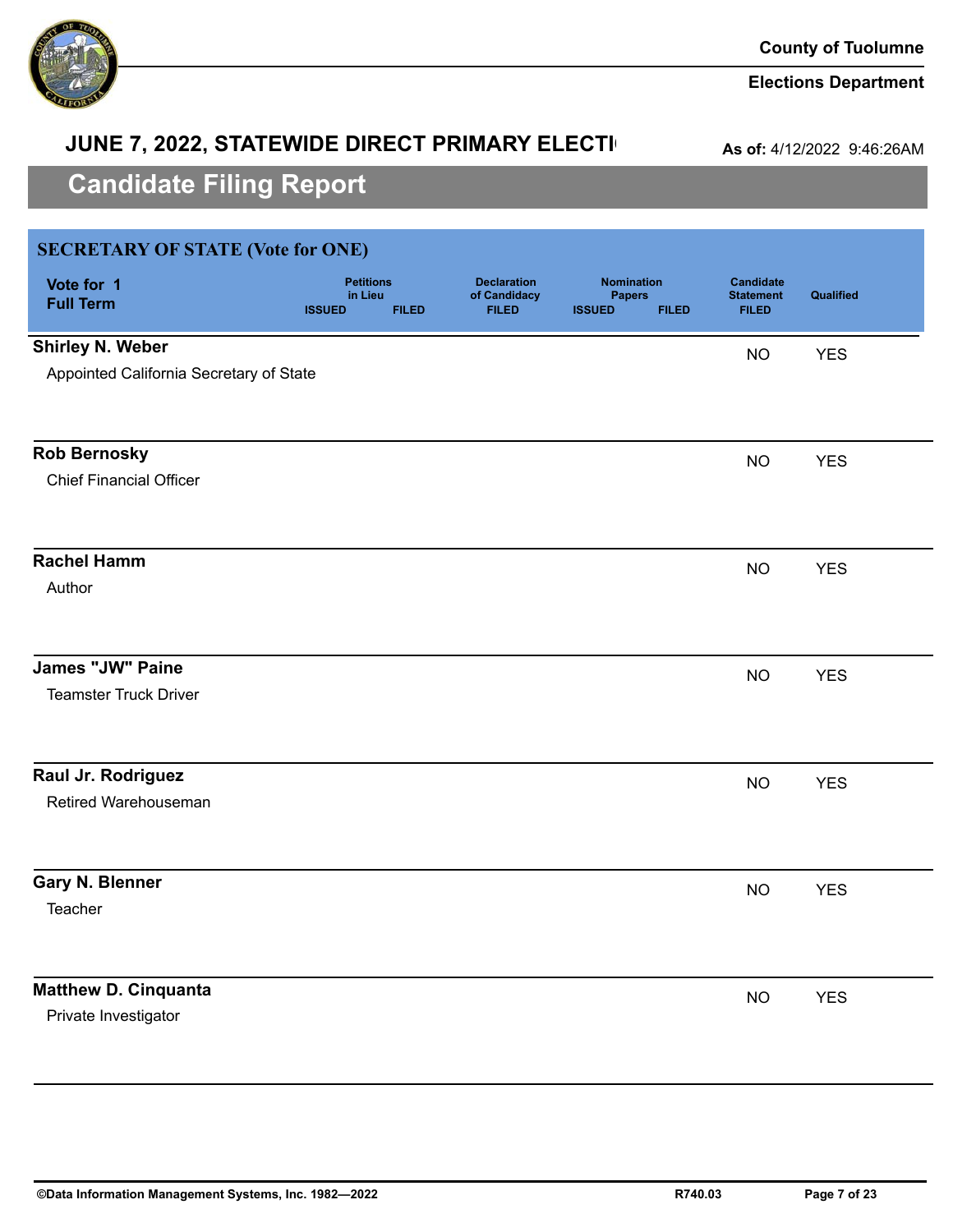

# **JUNE 7, 2022, STATEWIDE DIRECT PRIMARY ELECTI**

**As of:** 4/12/2022 9:46:26AM

| <b>CONTROLLER</b> (Vote for ONE)              |                                                              |                                                    |                                                                     |                                                      |            |
|-----------------------------------------------|--------------------------------------------------------------|----------------------------------------------------|---------------------------------------------------------------------|------------------------------------------------------|------------|
| Vote for 1<br><b>Full Term</b>                | <b>Petitions</b><br>in Lieu<br><b>ISSUED</b><br><b>FILED</b> | <b>Declaration</b><br>of Candidacy<br><b>FILED</b> | <b>Nomination</b><br><b>Papers</b><br><b>ISSUED</b><br><b>FILED</b> | <b>Candidate</b><br><b>Statement</b><br><b>FILED</b> | Qualified  |
| <b>Malia M. Cohen</b>                         |                                                              |                                                    |                                                                     | <b>NO</b>                                            | <b>YES</b> |
| California State Board of Equalization Member |                                                              |                                                    |                                                                     |                                                      |            |
|                                               |                                                              |                                                    |                                                                     |                                                      |            |
| <b>Ron Galperin</b>                           |                                                              |                                                    |                                                                     | <b>NO</b>                                            | <b>YES</b> |
| Controller, City of Los Angeles/Attorney      |                                                              |                                                    |                                                                     |                                                      |            |
|                                               |                                                              |                                                    |                                                                     |                                                      |            |
| <b>Steve Glazer</b>                           |                                                              |                                                    |                                                                     | <b>NO</b>                                            | <b>YES</b> |
| California State Senator                      |                                                              |                                                    |                                                                     |                                                      |            |
|                                               |                                                              |                                                    |                                                                     |                                                      |            |
| <b>Yvonne Yiu</b>                             |                                                              |                                                    |                                                                     | <b>NO</b>                                            | <b>YES</b> |
| <b>Chief Financial Officer</b>                |                                                              |                                                    |                                                                     |                                                      |            |
|                                               |                                                              |                                                    |                                                                     |                                                      |            |
| <b>Lanhee Chen</b>                            |                                                              |                                                    |                                                                     | <b>NO</b>                                            | <b>YES</b> |
| <b>Fiscal Advisor/Educator</b>                |                                                              |                                                    |                                                                     |                                                      |            |
|                                               |                                                              |                                                    |                                                                     |                                                      |            |
| <b>Laura Wells</b>                            |                                                              |                                                    |                                                                     | <b>NO</b>                                            | <b>YES</b> |
| <b>Financial Analyst</b>                      |                                                              |                                                    |                                                                     |                                                      |            |
|                                               |                                                              |                                                    |                                                                     |                                                      |            |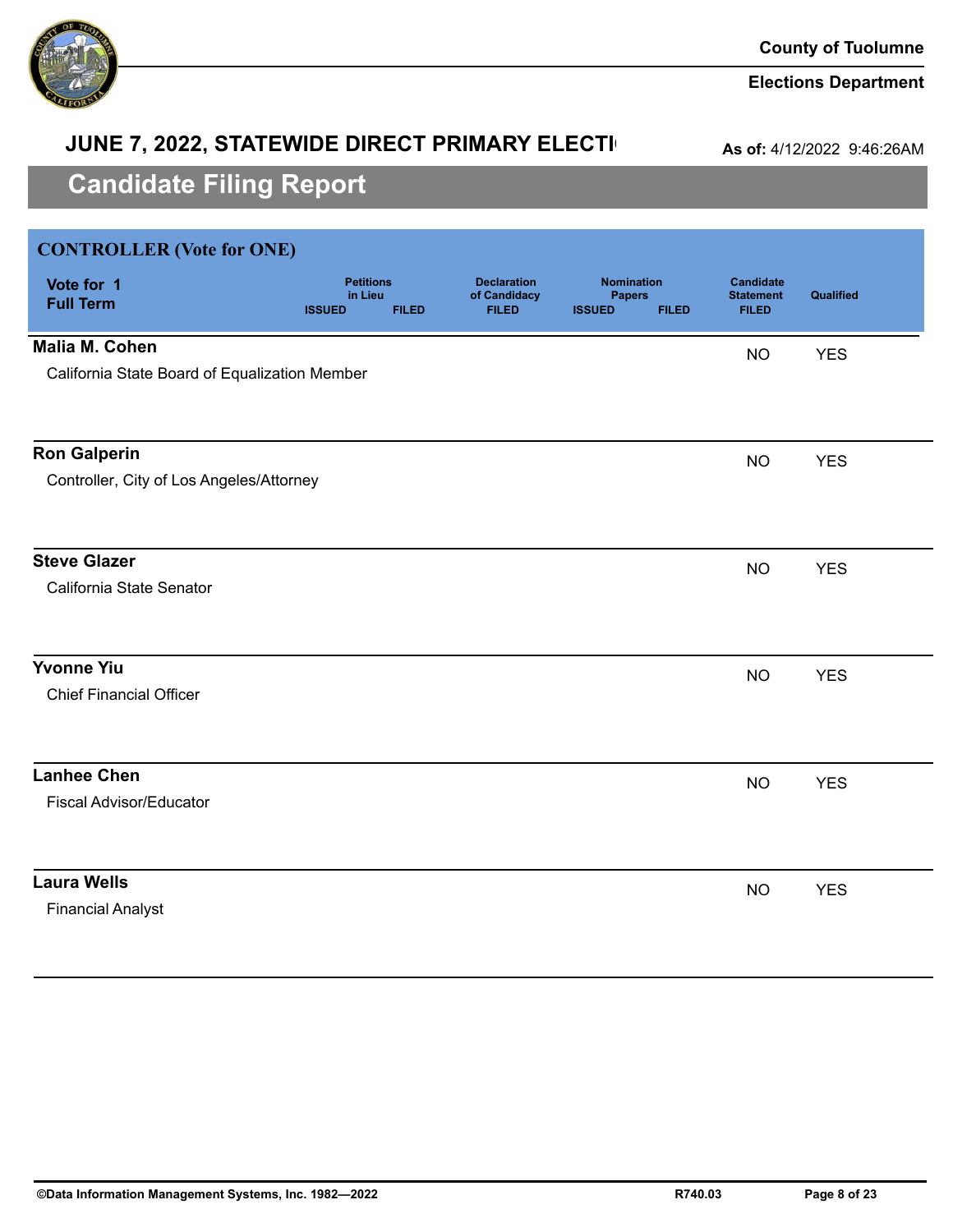

### **Elections Department**

# **JUNE 7, 2022, STATEWIDE DIRECT PRIMARY ELECTI**

**As of:** 4/12/2022 9:46:26AM

| <b>TREASURER (Vote for ONE)</b> |                             |              |                                    |                                    |              |                                      |            |
|---------------------------------|-----------------------------|--------------|------------------------------------|------------------------------------|--------------|--------------------------------------|------------|
| Vote for 1<br><b>Full Term</b>  | <b>Petitions</b><br>in Lieu |              | <b>Declaration</b><br>of Candidacy | <b>Nomination</b><br><b>Papers</b> |              | <b>Candidate</b><br><b>Statement</b> | Qualified  |
|                                 | <b>ISSUED</b>               | <b>FILED</b> | <b>FILED</b>                       | <b>ISSUED</b>                      | <b>FILED</b> | <b>FILED</b>                         |            |
| <b>Fiona Ma</b>                 |                             |              |                                    |                                    |              | <b>NO</b>                            | <b>YES</b> |
| State Treasurer/CPA             |                             |              |                                    |                                    |              |                                      |            |
|                                 |                             |              |                                    |                                    |              |                                      |            |
| <b>Andrew Do</b>                |                             |              |                                    |                                    |              | <b>NO</b>                            | <b>YES</b> |
| <b>Chief Financial Officer</b>  |                             |              |                                    |                                    |              |                                      |            |
|                                 |                             |              |                                    |                                    |              |                                      |            |
| Jack M. Guerrero                |                             |              |                                    |                                    |              | <b>NO</b>                            | <b>YES</b> |
| Councilmember/CPA/Economist     |                             |              |                                    |                                    |              |                                      |            |
|                                 |                             |              |                                    |                                    |              |                                      |            |
| <b>Meghann Adams</b>            |                             |              |                                    |                                    |              | <b>NO</b>                            | <b>YES</b> |
| School Bus Driver               |                             |              |                                    |                                    |              |                                      |            |
|                                 |                             |              |                                    |                                    |              |                                      |            |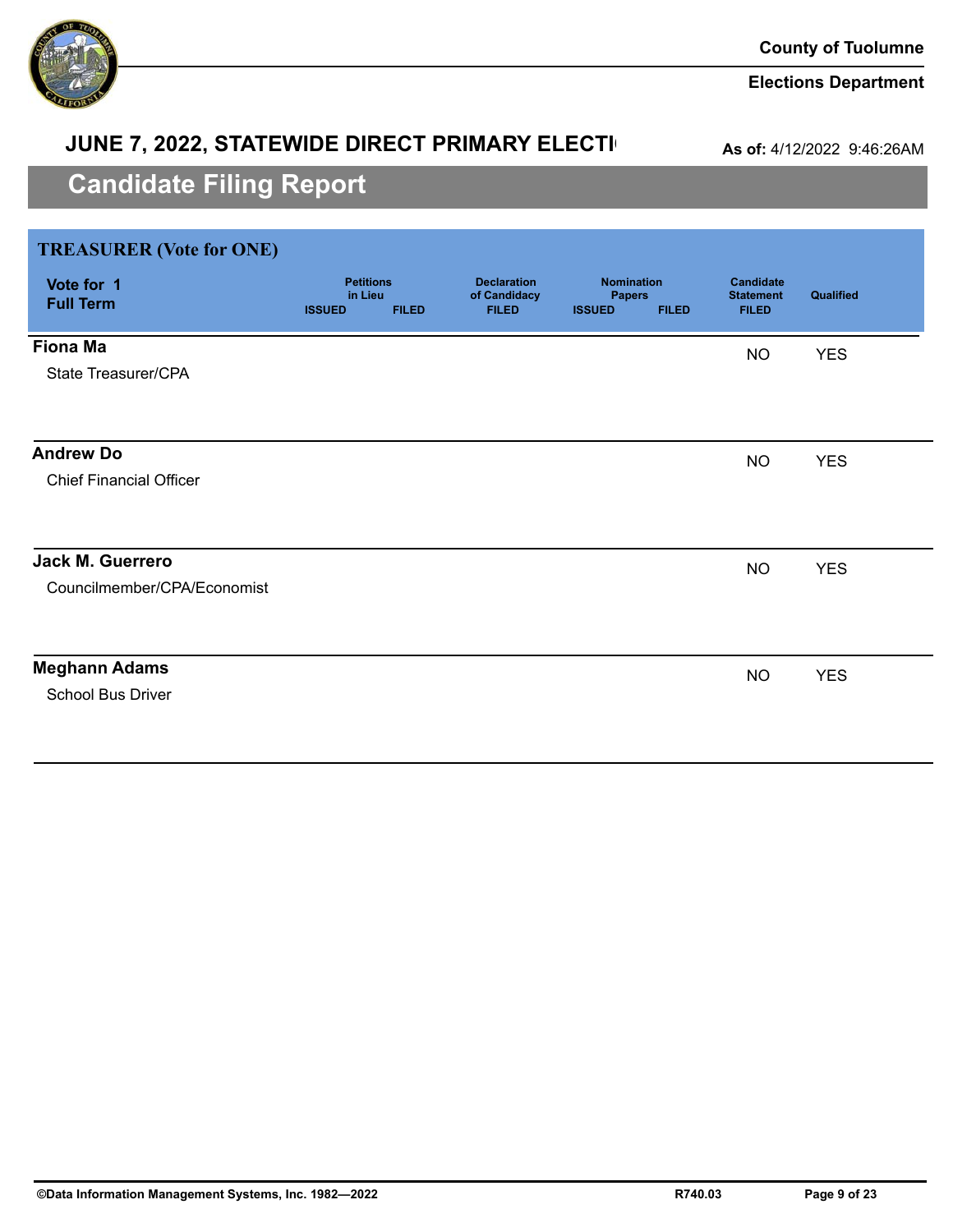

### **JUNE 7, 2022, STATEWIDE DIRECT PRIMARY ELECTI**

**As of:** 4/12/2022 9:46:26AM

| <b>ATTORNEY GENERAL (Vote for ONE)</b>                |                                              |              |                                                    |                                                     |              |                                                      |            |
|-------------------------------------------------------|----------------------------------------------|--------------|----------------------------------------------------|-----------------------------------------------------|--------------|------------------------------------------------------|------------|
| Vote for 1<br><b>Full Term</b>                        | <b>Petitions</b><br>in Lieu<br><b>ISSUED</b> | <b>FILED</b> | <b>Declaration</b><br>of Candidacy<br><b>FILED</b> | <b>Nomination</b><br><b>Papers</b><br><b>ISSUED</b> | <b>FILED</b> | <b>Candidate</b><br><b>Statement</b><br><b>FILED</b> | Qualified  |
| <b>Rob Bonta</b>                                      |                                              |              |                                                    |                                                     |              | <b>NO</b>                                            | <b>YES</b> |
| Appointed Attorney General of the State of California |                                              |              |                                                    |                                                     |              |                                                      |            |
|                                                       |                                              |              |                                                    |                                                     |              |                                                      |            |
| <b>Eric Early</b>                                     |                                              |              |                                                    |                                                     |              | <b>NO</b>                                            | <b>YES</b> |
| Attorney/Business Owner                               |                                              |              |                                                    |                                                     |              |                                                      |            |
|                                                       |                                              |              |                                                    |                                                     |              |                                                      |            |
| <b>Nathan Hochman</b>                                 |                                              |              |                                                    |                                                     |              | <b>NO</b>                                            | <b>YES</b> |
| <b>General Counsel</b>                                |                                              |              |                                                    |                                                     |              |                                                      |            |
|                                                       |                                              |              |                                                    |                                                     |              |                                                      |            |
| Dan Kapelovitz                                        |                                              |              |                                                    |                                                     |              | <b>NO</b>                                            | <b>YES</b> |
| <b>Criminal Defense Attorney</b>                      |                                              |              |                                                    |                                                     |              |                                                      |            |
|                                                       |                                              |              |                                                    |                                                     |              |                                                      |            |
| <b>Anne Marie Schubert</b>                            |                                              |              |                                                    |                                                     |              | <b>NO</b>                                            | <b>YES</b> |
| <b>District Attorney</b>                              |                                              |              |                                                    |                                                     |              |                                                      |            |
|                                                       |                                              |              |                                                    |                                                     |              |                                                      |            |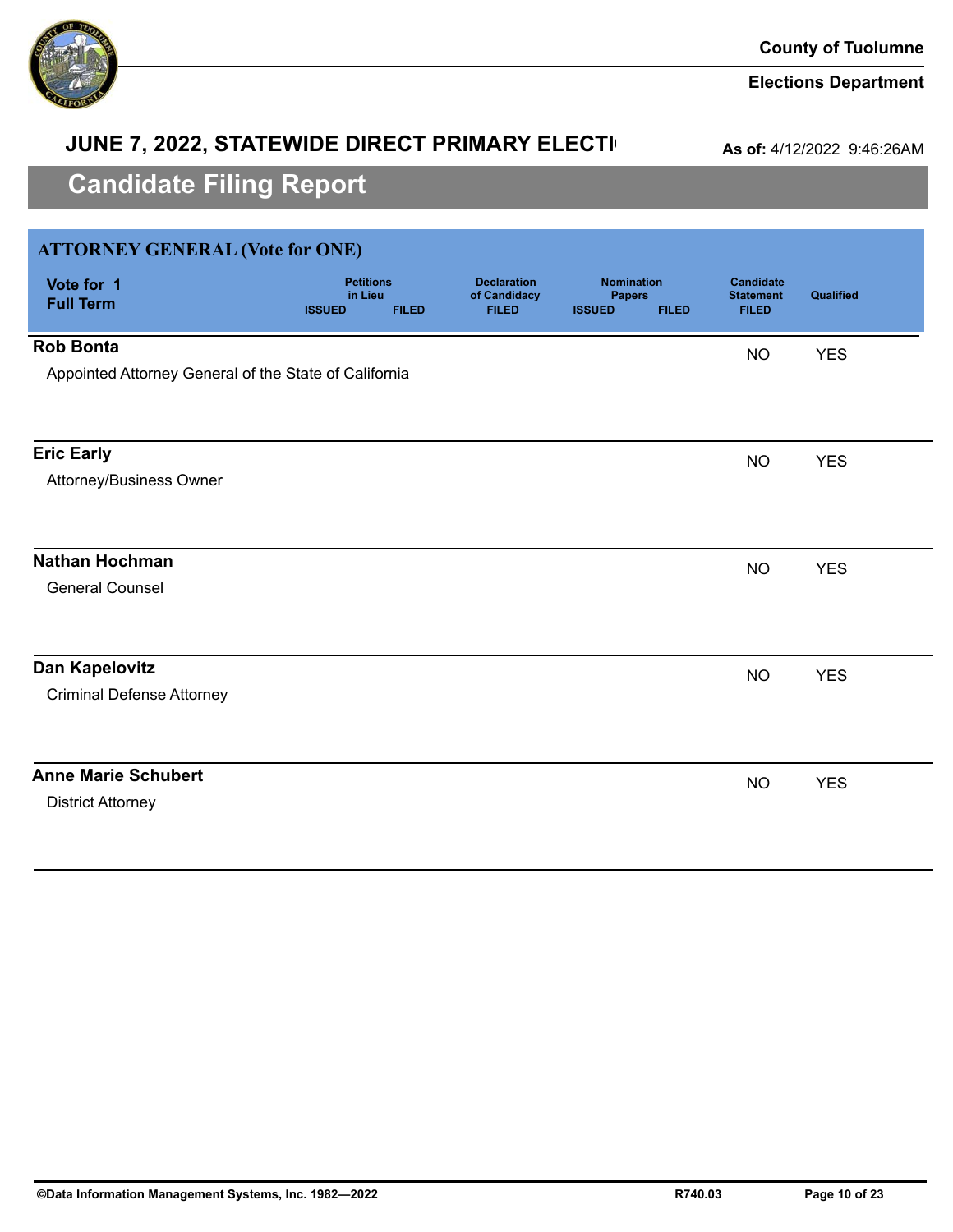

# **JUNE 7, 2022, STATEWIDE DIRECT PRIMARY ELECTI**

**As of:** 4/12/2022 9:46:26AM

| <b>INSURANCE COMMISSIONER (Vote for ONE)</b> |                                                              |                                                    |                                                                     |                                                      |            |
|----------------------------------------------|--------------------------------------------------------------|----------------------------------------------------|---------------------------------------------------------------------|------------------------------------------------------|------------|
| Vote for 1<br><b>Full Term</b>               | <b>Petitions</b><br>in Lieu<br><b>ISSUED</b><br><b>FILED</b> | <b>Declaration</b><br>of Candidacy<br><b>FILED</b> | <b>Nomination</b><br><b>Papers</b><br><b>ISSUED</b><br><b>FILED</b> | <b>Candidate</b><br><b>Statement</b><br><b>FILED</b> | Qualified  |
| <b>Vinson Eugene Allen</b>                   |                                                              |                                                    |                                                                     | <b>NO</b>                                            | <b>YES</b> |
| Medical Doctor/Businessman                   |                                                              |                                                    |                                                                     |                                                      |            |
|                                              |                                                              |                                                    |                                                                     |                                                      |            |
| Jasper "Jay" Jackson                         |                                                              |                                                    |                                                                     | <b>NO</b>                                            | <b>YES</b> |
| Paralegal                                    |                                                              |                                                    |                                                                     |                                                      |            |
| <b>Ricardo Lara</b>                          |                                                              |                                                    |                                                                     | <b>NO</b>                                            | <b>YES</b> |
| <b>Insurance Commissioner</b>                |                                                              |                                                    |                                                                     |                                                      |            |
| <b>Marc Levine</b>                           |                                                              |                                                    |                                                                     | <b>NO</b>                                            | <b>YES</b> |
| Member, California State Assembly            |                                                              |                                                    |                                                                     |                                                      |            |
| <b>Greg Conlon</b>                           |                                                              |                                                    |                                                                     | <b>NO</b>                                            | <b>YES</b> |
| Businessman/CPA                              |                                                              |                                                    |                                                                     |                                                      |            |
| <b>Robert Howell</b>                         |                                                              |                                                    |                                                                     | <b>NO</b>                                            | <b>YES</b> |
| <b>Cybersecurity Equipment Manufacturer</b>  |                                                              |                                                    |                                                                     |                                                      |            |
| <b>Veronika Fimbres</b>                      |                                                              |                                                    |                                                                     |                                                      |            |
| Nurse                                        |                                                              |                                                    |                                                                     | <b>NO</b>                                            | <b>YES</b> |
|                                              |                                                              |                                                    |                                                                     |                                                      |            |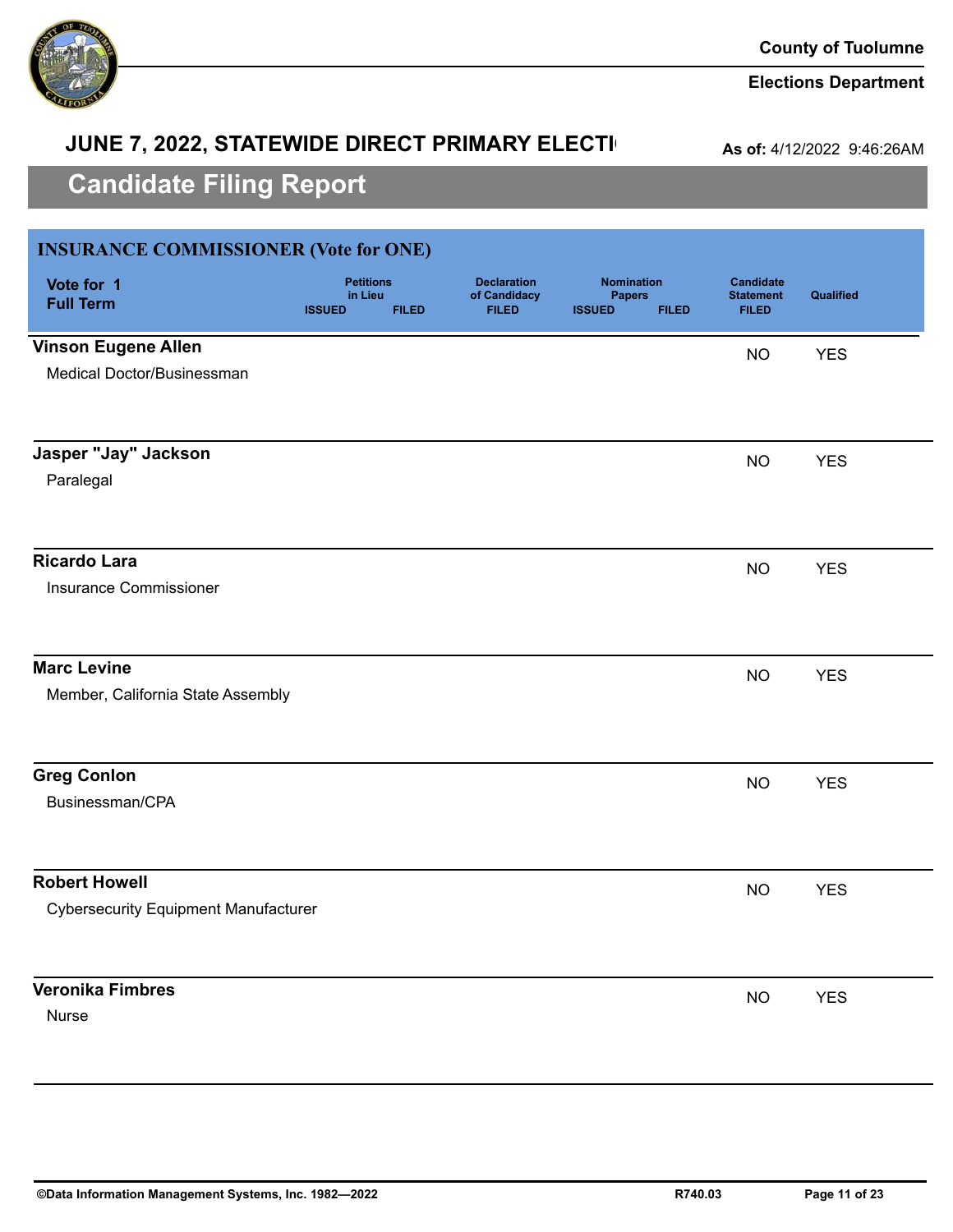

#### **Elections Department**

# **JUNE 7, 2022, STATEWIDE DIRECT PRIMARY ELECTI**

**As of:** 4/12/2022 9:46:26AM

| <b>PRINTANALA I THIS INPOINT</b>               |           |            |
|------------------------------------------------|-----------|------------|
| <b>Nathalie Hrizi</b><br>Teacher/Union Officer | <b>NO</b> | <b>YES</b> |
| <b>Robert J. Molnar</b>                        | <b>NO</b> | <b>YES</b> |

Healthcare Advocate/Businessman

| MEMBER STATE BOARD OF EQUALIZATION, DISTRICT 1 (Vote for ONE) |                                              |              |                                                    |                                                     |              |                                                      |                  |  |
|---------------------------------------------------------------|----------------------------------------------|--------------|----------------------------------------------------|-----------------------------------------------------|--------------|------------------------------------------------------|------------------|--|
| Vote for 1<br><b>Full Term</b>                                | <b>Petitions</b><br>in Lieu<br><b>ISSUED</b> | <b>FILED</b> | <b>Declaration</b><br>of Candidacy<br><b>FILED</b> | <b>Nomination</b><br><b>Papers</b><br><b>ISSUED</b> | <b>FILED</b> | <b>Candidate</b><br><b>Statement</b><br><b>FILED</b> | <b>Qualified</b> |  |
| Jose S. Altamirano<br><b>Business Operations Manager</b>      |                                              |              |                                                    |                                                     |              | <b>NO</b>                                            | <b>YES</b>       |  |
| <b>Braden Murphy</b><br>Father                                |                                              |              |                                                    |                                                     |              | <b>NO</b>                                            | <b>YES</b>       |  |
| <b>Nader Shahatit</b><br><b>Tax Consultant</b>                |                                              |              |                                                    |                                                     |              | <b>NO</b>                                            | <b>YES</b>       |  |
| <b>Ted Gaines</b><br>Board of Equalization Member             |                                              |              |                                                    |                                                     |              | <b>NO</b>                                            | <b>YES</b>       |  |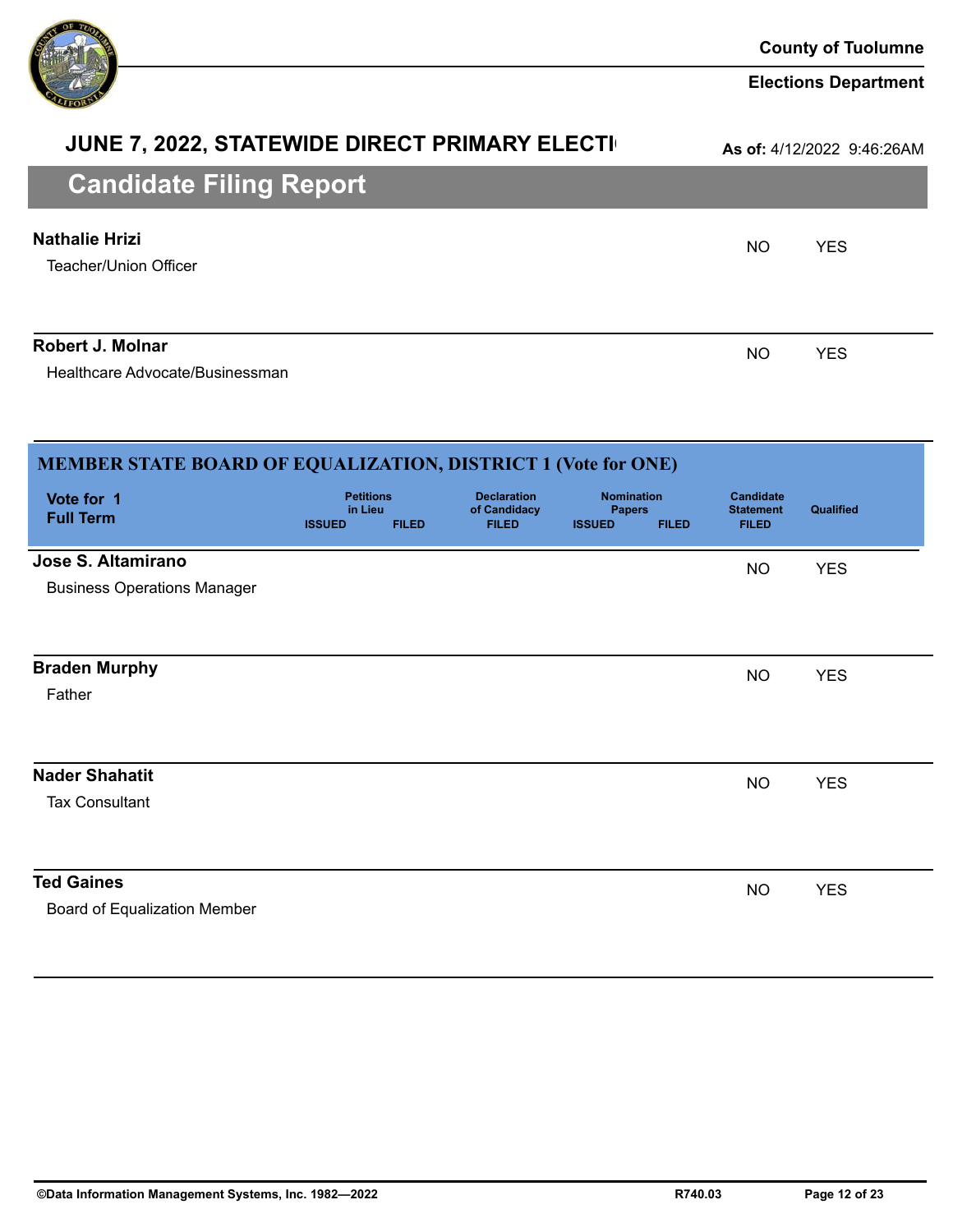

#### **Elections Department**

### **JUNE 7, 2022, STATEWIDE DIRECT PRIMARY ELECTI**

**As of:** 4/12/2022 9:46:26AM

| <b>UNITED STATES SENATOR (Vote for ONE)</b> |                                                              |                                                    |                                                                     |                                                      |            |
|---------------------------------------------|--------------------------------------------------------------|----------------------------------------------------|---------------------------------------------------------------------|------------------------------------------------------|------------|
| Vote for 1<br><b>Full Term</b>              | <b>Petitions</b><br>in Lieu<br><b>FILED</b><br><b>ISSUED</b> | <b>Declaration</b><br>of Candidacy<br><b>FILED</b> | <b>Nomination</b><br><b>Papers</b><br><b>ISSUED</b><br><b>FILED</b> | <b>Candidate</b><br><b>Statement</b><br><b>FILED</b> | Qualified  |
| Akinyemi Agbede                             |                                                              |                                                    |                                                                     | <b>NO</b>                                            | <b>YES</b> |
| Mathematician                               |                                                              |                                                    |                                                                     |                                                      |            |
| Dan O'Dowd                                  |                                                              |                                                    |                                                                     | <b>NO</b>                                            | <b>YES</b> |
| (Not Yet Provided)                          |                                                              |                                                    |                                                                     |                                                      |            |
| <b>Alex Padilla</b>                         |                                                              |                                                    |                                                                     | <b>NO</b>                                            | <b>YES</b> |
| Appointed United States Senator             |                                                              |                                                    |                                                                     |                                                      |            |
| <b>Douglas Howard Pierce</b>                |                                                              |                                                    |                                                                     | <b>NO</b>                                            | <b>YES</b> |
| Missing Children's Advocate                 |                                                              |                                                    |                                                                     |                                                      |            |
| <b>Obaidul Huq Pirjada</b>                  |                                                              |                                                    |                                                                     | <b>NO</b>                                            | <b>YES</b> |
| Attorney                                    |                                                              |                                                    |                                                                     |                                                      |            |
| <b>Timothy J Ursich</b>                     |                                                              |                                                    |                                                                     | <b>NO</b>                                            | <b>YES</b> |
| Doctor                                      |                                                              |                                                    |                                                                     |                                                      |            |
| <b>James P. Bradley</b>                     |                                                              |                                                    |                                                                     | <b>NO</b>                                            | <b>YES</b> |
| <b>CEO/Business Owner</b>                   |                                                              |                                                    |                                                                     |                                                      |            |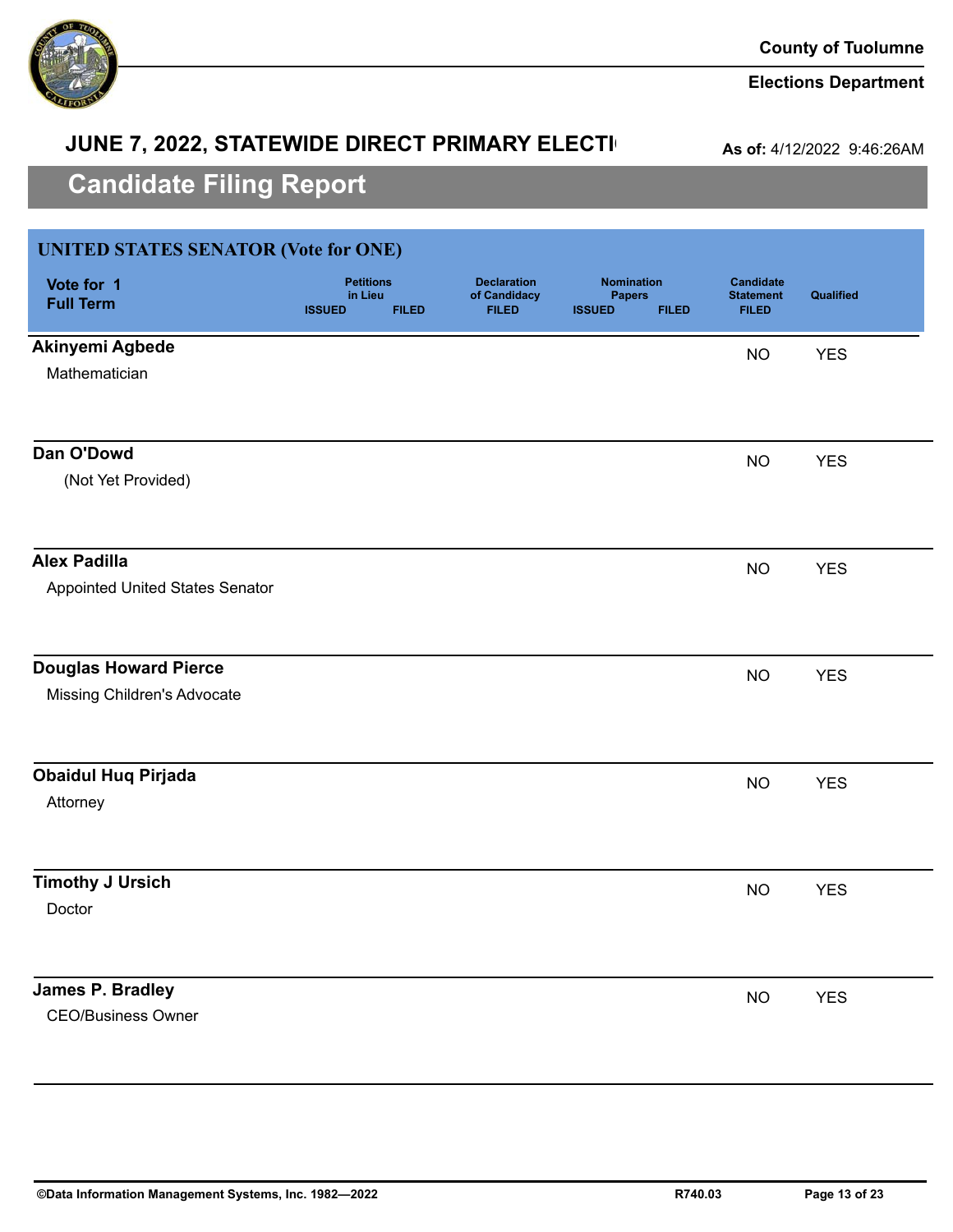

| JUNE 7, 2022, STATEWIDE DIRECT PRIMARY ELECTI                          |           | As of: 4/12/2022 9:46:26AM |
|------------------------------------------------------------------------|-----------|----------------------------|
| <b>Candidate Filing Report</b>                                         |           |                            |
| <b>Jon Elist</b><br><b>Small Business Owner</b>                        | <b>NO</b> | <b>YES</b>                 |
| Myron L. Hall<br>Podiatric Physician                                   | <b>NO</b> | <b>YES</b>                 |
| <b>Sarah Sun Liew</b><br>Entrepreneur/Non-Profit Director              | <b>NO</b> | <b>YES</b>                 |
| <b>Robert George Jr Lucero</b><br><b>Executive Business Consultant</b> | <b>NO</b> | <b>YES</b>                 |
| <b>Mark P. Meuser</b><br><b>Constitutional Attorney</b>                | <b>NO</b> | <b>YES</b>                 |
| <b>Enrique Petris</b><br>Businessman/Investor                          | <b>NO</b> | <b>YES</b>                 |
| <b>Chuck Smith</b><br><b>Retired Law Enforcement</b>                   | <b>NO</b> | <b>YES</b>                 |
| <b>Carlos Guillermo Tapia</b><br><b>Business Owner/Realtor</b>         | <b>NO</b> | <b>YES</b>                 |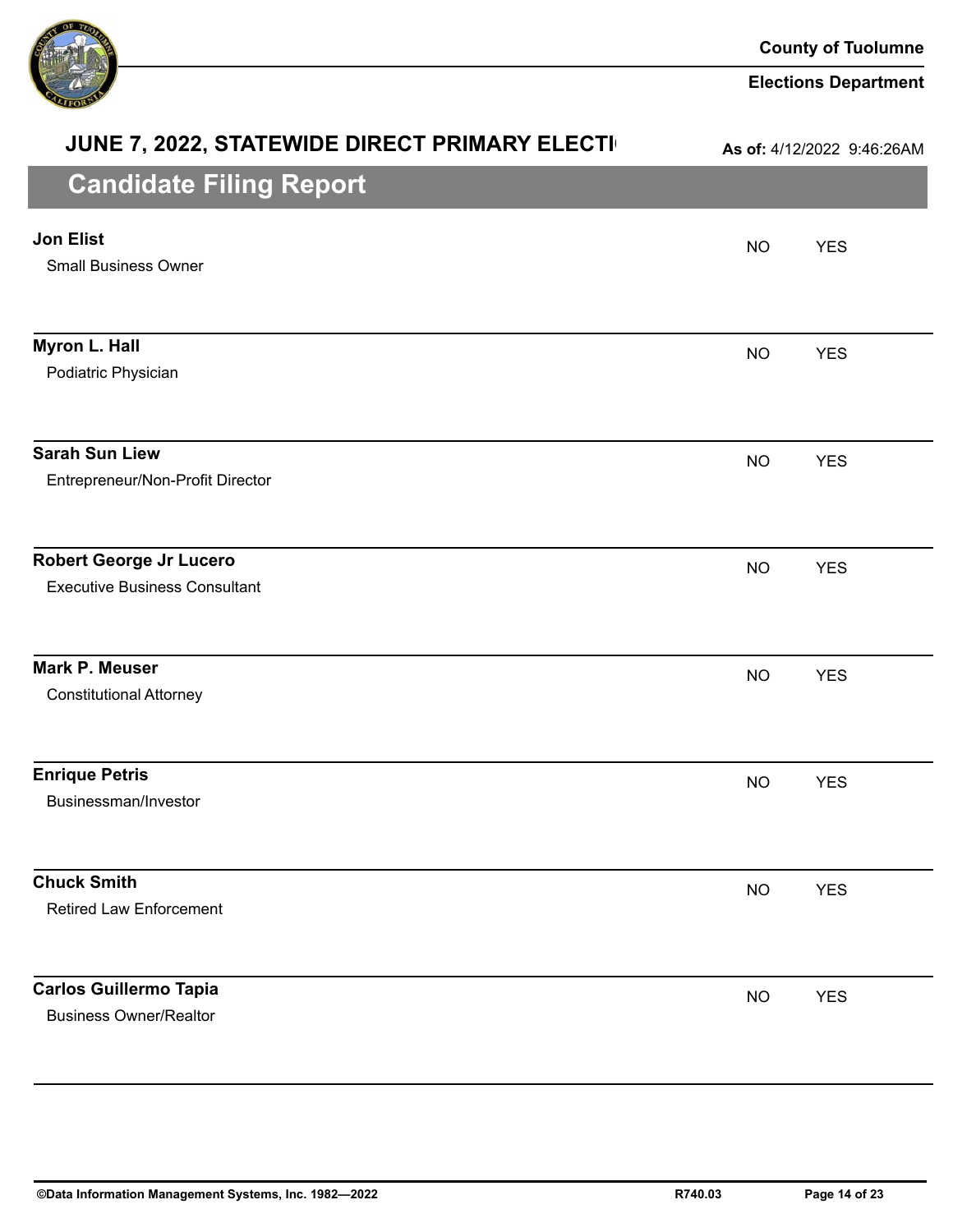

| JUNE 7, 2022, STATEWIDE DIRECT PRIMARY ELECTI          |           | As of: 4/12/2022 9:46:26AM |
|--------------------------------------------------------|-----------|----------------------------|
| <b>Candidate Filing Report</b>                         |           |                            |
| <b>Cordie Williams</b><br>Doctor/Business Owner        | <b>NO</b> | <b>YES</b>                 |
| <b>James "Henk" Conn</b><br>Teacher                    | <b>NO</b> | <b>YES</b>                 |
| Pamela Elizondo<br>Marijuana Plastic Entrepreneur      | <b>NO</b> | <b>YES</b>                 |
| <b>John Thompson Parker</b><br>Social Justice Advocate | <b>NO</b> | <b>YES</b>                 |
| <b>Daphne Bradford</b><br><b>Education Consultant</b>  | <b>NO</b> | <b>YES</b>                 |
| <b>Eleanor Garcia</b><br><b>Industrial Worker</b>      | <b>NO</b> | <b>YES</b>                 |
| Don J. Grundmann<br>Doctor of Chiropractic             | <b>NO</b> | <b>YES</b>                 |
| Deon D. Jenkins<br>(Not Yet Provided)                  | <b>NO</b> | <b>YES</b>                 |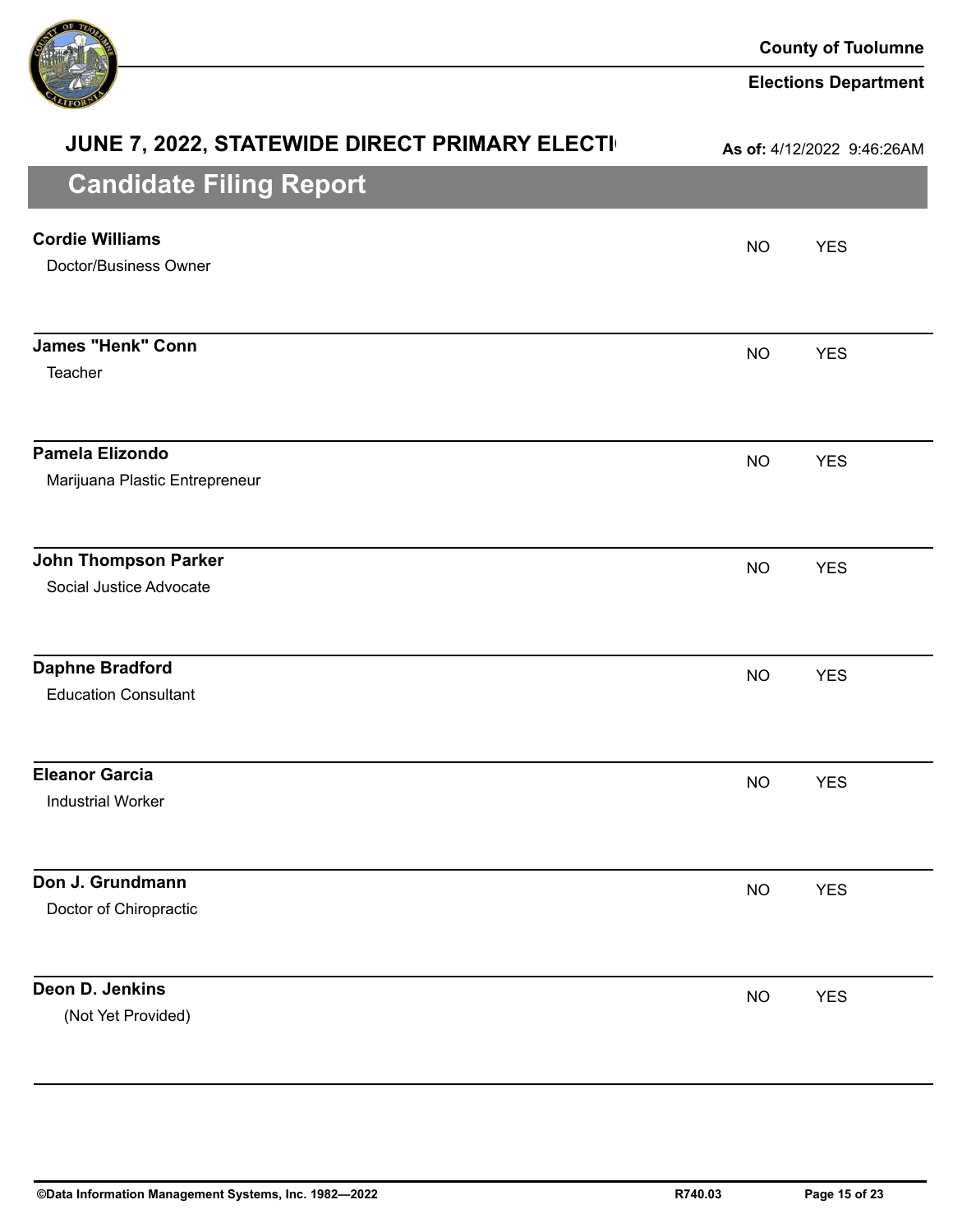

### **Elections Department**

# **JUNE 7, 2022, STATEWIDE DIRECT PRIMARY ELECTI**

**As of:** 4/12/2022 9:46:26AM

| <b>UNITED STATES SENATOR (Partial Term) (Vote for ONE)</b> |                                                              |                                                    |                                                                     |                                                      |            |
|------------------------------------------------------------|--------------------------------------------------------------|----------------------------------------------------|---------------------------------------------------------------------|------------------------------------------------------|------------|
| Vote for 1<br><b>Full Term</b>                             | <b>Petitions</b><br>in Lieu<br><b>ISSUED</b><br><b>FILED</b> | <b>Declaration</b><br>of Candidacy<br><b>FILED</b> | <b>Nomination</b><br><b>Papers</b><br><b>ISSUED</b><br><b>FILED</b> | <b>Candidate</b><br><b>Statement</b><br><b>FILED</b> | Qualified  |
| Dan O'Dowd                                                 |                                                              |                                                    |                                                                     | <b>NO</b>                                            | <b>YES</b> |
| (Not Yet Provided)                                         |                                                              |                                                    |                                                                     |                                                      |            |
| <b>Alex Padilla</b>                                        |                                                              |                                                    |                                                                     |                                                      |            |
| <b>Appointed United States Senator</b>                     |                                                              |                                                    |                                                                     | <b>NO</b>                                            | <b>YES</b> |
| <b>Timothy Jr. Ursich</b>                                  |                                                              |                                                    |                                                                     | <b>NO</b>                                            | <b>YES</b> |
| Doctor                                                     |                                                              |                                                    |                                                                     |                                                      |            |
| <b>James P. Bradley</b>                                    |                                                              |                                                    |                                                                     | <b>NO</b>                                            | <b>YES</b> |
| <b>CEO/Business Owner</b>                                  |                                                              |                                                    |                                                                     |                                                      |            |
| <b>Jon Elist</b>                                           |                                                              |                                                    |                                                                     | <b>NO</b>                                            | <b>YES</b> |
| <b>Small Business Owner</b>                                |                                                              |                                                    |                                                                     |                                                      |            |
| Myron L. Hall                                              |                                                              |                                                    |                                                                     | <b>NO</b>                                            | <b>YES</b> |
| Podiatric Physician                                        |                                                              |                                                    |                                                                     |                                                      |            |
| <b>Mark P. Meuser</b>                                      |                                                              |                                                    |                                                                     | <b>NO</b>                                            | <b>YES</b> |
| <b>Constitutional Attorney</b>                             |                                                              |                                                    |                                                                     |                                                      |            |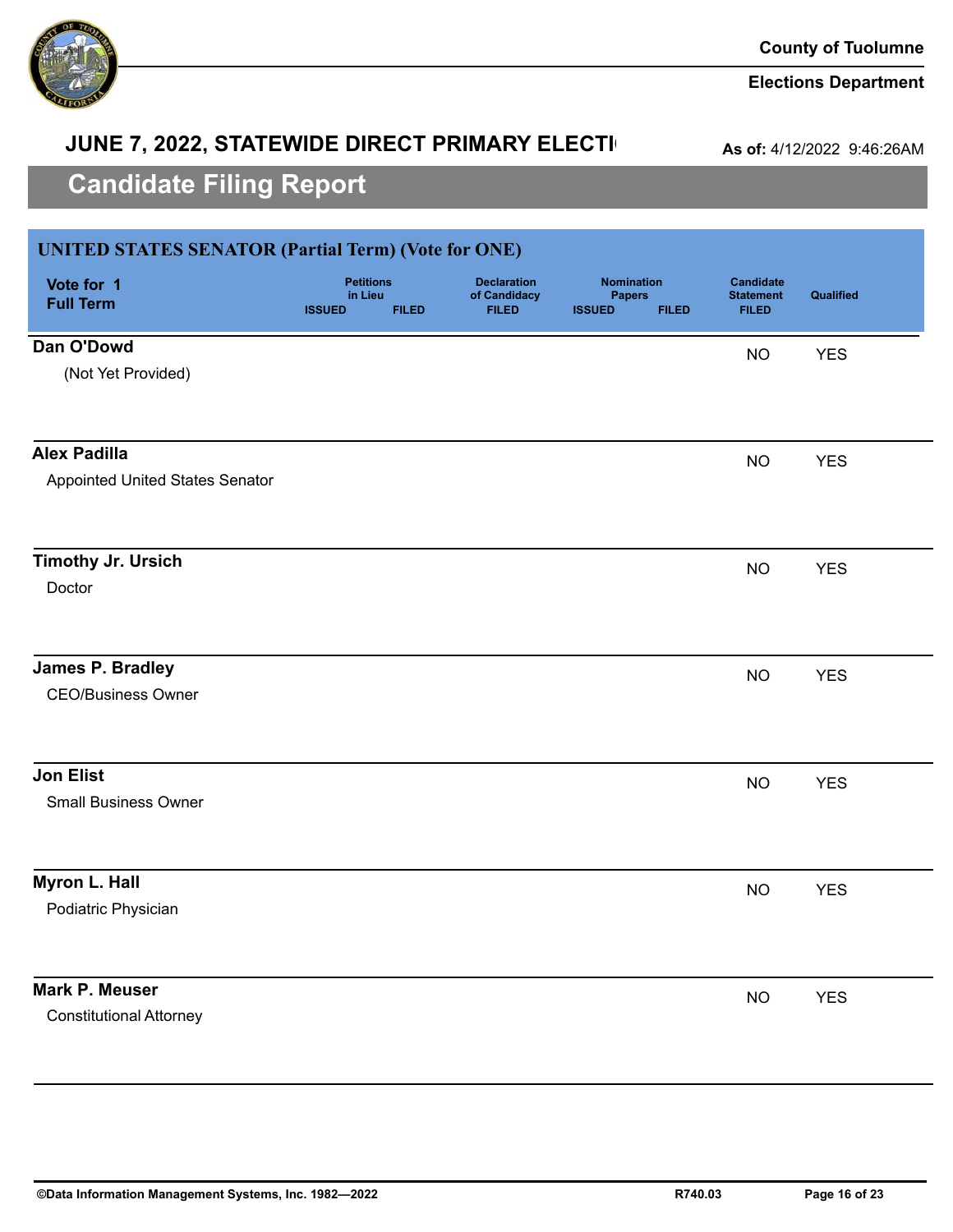| ©Data Information Management Systems, Inc. 1982-<br>$-2022$ | R740.03 | Page 17 of 23 |
|-------------------------------------------------------------|---------|---------------|
|                                                             |         |               |

# **JUNE 7, 2022, STATEWIDE DIRECT PRIMARY ELECTI**

**As of:** 4/12/2022 9:46:26AM

# **Candidate Filing Report**

### **Daphne Bradford** NO YES

Education Consultant

| <b>UNITED STATES REPRESENTATIVE, DISTRICT 5 Vote for ONE</b> |                                              |              |                                                    |                                                     |              |                                                      |            |
|--------------------------------------------------------------|----------------------------------------------|--------------|----------------------------------------------------|-----------------------------------------------------|--------------|------------------------------------------------------|------------|
| Vote for 1<br><b>Full Term</b>                               | <b>Petitions</b><br>in Lieu<br><b>ISSUED</b> | <b>FILED</b> | <b>Declaration</b><br>of Candidacy<br><b>FILED</b> | <b>Nomination</b><br><b>Papers</b><br><b>ISSUED</b> | <b>FILED</b> | <b>Candidate</b><br><b>Statement</b><br><b>FILED</b> | Qualified  |
| Michael J. "Mike" Barkley                                    |                                              |              |                                                    |                                                     |              | <b>NO</b>                                            | <b>YES</b> |
| Lawyer/Accountant/Programmer                                 |                                              |              |                                                    |                                                     |              |                                                      |            |
| <b>Nathan F. Magsig</b>                                      |                                              |              |                                                    |                                                     |              | <b>NO</b>                                            | <b>YES</b> |
| <b>County Supervisor/Businessman</b>                         |                                              |              |                                                    |                                                     |              |                                                      |            |
| <b>David Main</b>                                            |                                              |              |                                                    |                                                     |              | <b>NO</b>                                            | <b>YES</b> |
| Physician                                                    |                                              |              |                                                    |                                                     |              |                                                      |            |
| <b>Tom McClintock</b>                                        |                                              |              |                                                    |                                                     |              | <b>NO</b>                                            | <b>YES</b> |
| United States Representative                                 |                                              |              |                                                    |                                                     |              |                                                      |            |
| <b>Kelsten Charles Obert</b>                                 |                                              |              |                                                    |                                                     |              | <b>NO</b>                                            | <b>YES</b> |
| Businessman                                                  |                                              |              |                                                    |                                                     |              |                                                      |            |
| <b>Steve Wozniak</b>                                         |                                              |              |                                                    |                                                     |              | <b>NO</b>                                            | <b>YES</b> |
| Editor/Father                                                |                                              |              |                                                    |                                                     |              |                                                      |            |

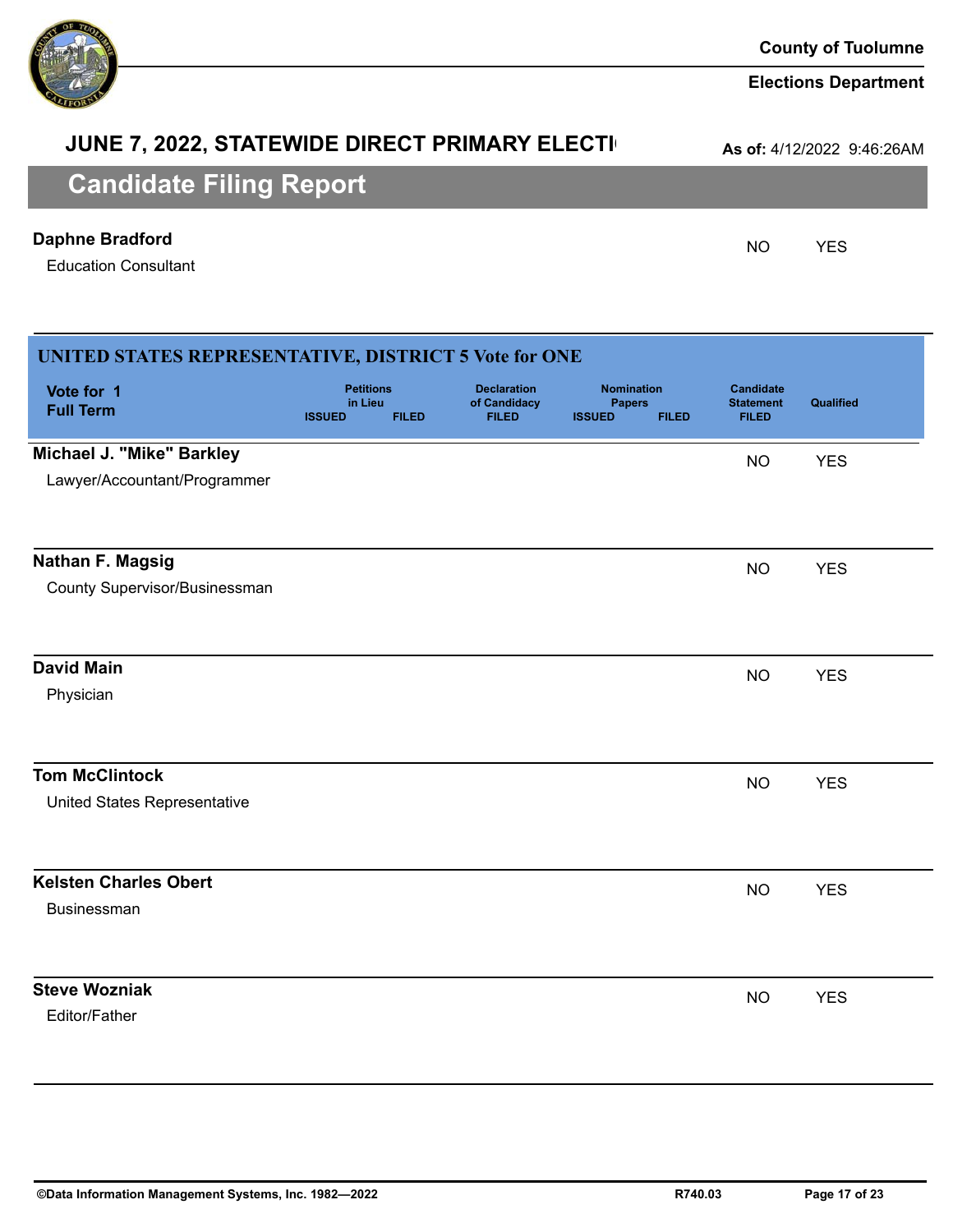

# **JUNE 7, 2022, STATEWIDE DIRECT PRIMARY ELECTI**

**As of:** 4/12/2022 9:46:26AM

| <b>STATE SENATOR, DISTRICT 4 Vote for ONE</b> |                                                              |                                                    |                                                                     |                                                      |            |
|-----------------------------------------------|--------------------------------------------------------------|----------------------------------------------------|---------------------------------------------------------------------|------------------------------------------------------|------------|
| Vote for 1<br><b>Full Term</b>                | <b>Petitions</b><br>in Lieu<br><b>ISSUED</b><br><b>FILED</b> | <b>Declaration</b><br>of Candidacy<br><b>FILED</b> | <b>Nomination</b><br><b>Papers</b><br><b>ISSUED</b><br><b>FILED</b> | <b>Candidate</b><br><b>Statement</b><br><b>FILED</b> | Qualified  |
| <b>Marie Alvarado-Gil</b>                     |                                                              |                                                    |                                                                     | <b>NO</b>                                            | <b>YES</b> |
| <b>Public School Administrator</b>            |                                                              |                                                    |                                                                     |                                                      |            |
| <b>Tim Robertson</b>                          |                                                              |                                                    |                                                                     | <b>NO</b>                                            | <b>YES</b> |
| <b>Labor Federation Executive</b>             |                                                              |                                                    |                                                                     |                                                      |            |
| <b>Steven C Bailey</b>                        |                                                              |                                                    |                                                                     | <b>NO</b>                                            | <b>YES</b> |
| <b>Constitutional Rights Litigator</b>        |                                                              |                                                    |                                                                     |                                                      |            |
| Jolene Rehana Daly                            |                                                              |                                                    |                                                                     | <b>NO</b>                                            | <b>YES</b> |
| <b>Mental Health Therapist</b>                |                                                              |                                                    |                                                                     |                                                      |            |
| <b>Michael Gordon</b>                         |                                                              |                                                    |                                                                     | <b>NO</b>                                            | <b>YES</b> |
| Businessman/School Boardmember                |                                                              |                                                    |                                                                     |                                                      |            |
| <b>Jack Griffith</b>                          |                                                              |                                                    |                                                                     | <b>NO</b>                                            | <b>YES</b> |
| <b>Retired Combat Engineer</b>                |                                                              |                                                    |                                                                     |                                                      |            |
| <b>Jeff McKay</b>                             |                                                              |                                                    |                                                                     | <b>NO</b>                                            | <b>YES</b> |
| <b>Small Business Owner</b>                   |                                                              |                                                    |                                                                     |                                                      |            |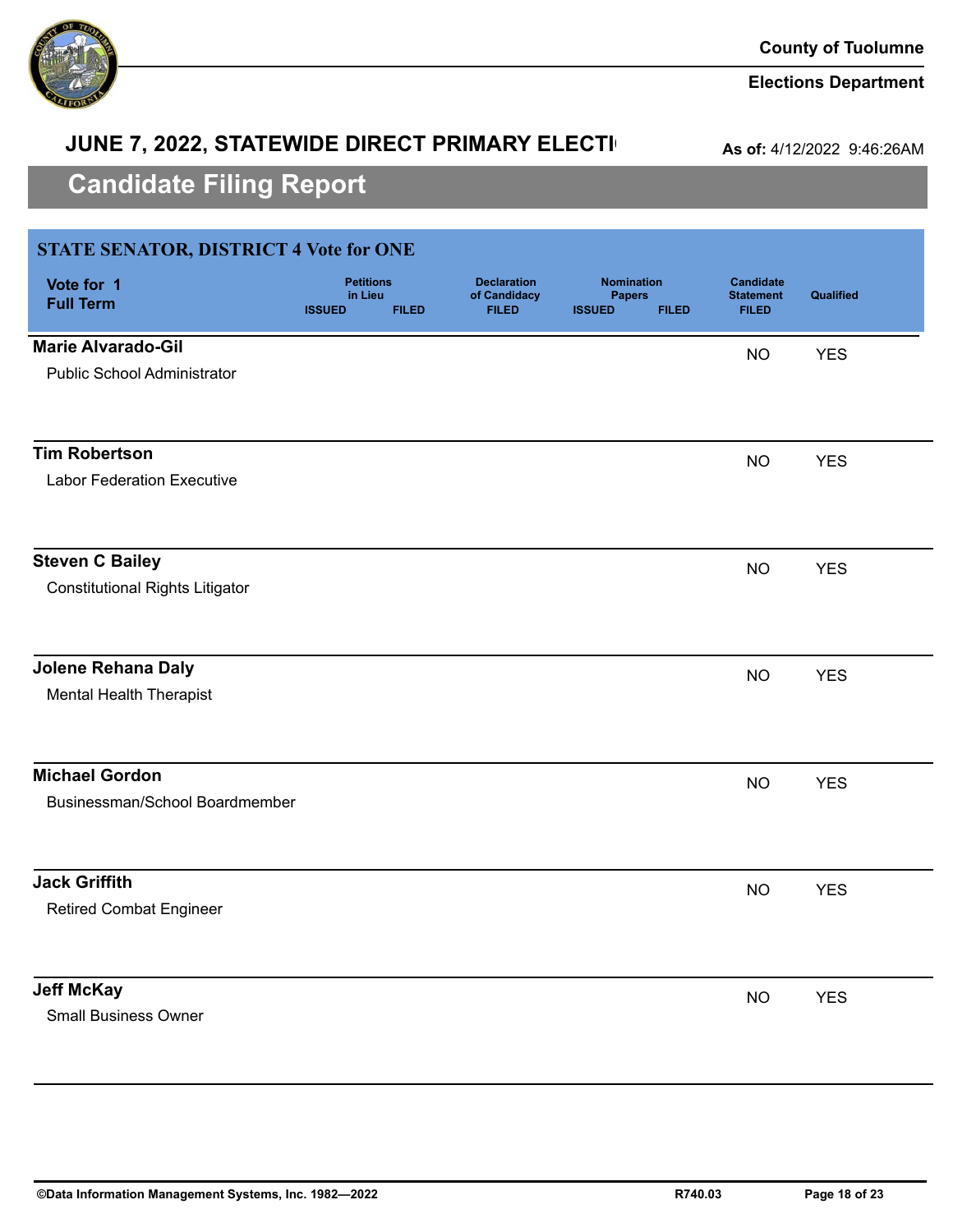# **JUNE 7, 2022, STATEWIDE DIRECT PRIMARY ELECTI**

**As of:** 4/12/2022 9:46:26AM

# **Candidate Filing Report**

### **George Radanovich George Radanovich CONSERVICES**

Small Business Owner

| <b>STATE ASSEMBLY MEMBER, DISTRICT 8 Vote for ONE</b> |                             |              |                                    |                                    |              |                                      |                  |  |
|-------------------------------------------------------|-----------------------------|--------------|------------------------------------|------------------------------------|--------------|--------------------------------------|------------------|--|
| Vote for 1<br><b>Full Term</b>                        | <b>Petitions</b><br>in Lieu |              | <b>Declaration</b><br>of Candidacy | <b>Nomination</b><br><b>Papers</b> |              | <b>Candidate</b><br><b>Statement</b> | <b>Qualified</b> |  |
|                                                       | <b>ISSUED</b>               | <b>FILED</b> | <b>FILED</b>                       | <b>ISSUED</b>                      | <b>FILED</b> | <b>FILED</b>                         |                  |  |
| <b>Jim Patterson</b>                                  |                             |              |                                    |                                    |              | <b>NO</b>                            | YES              |  |
| Assemblymember                                        |                             |              |                                    |                                    |              |                                      |                  |  |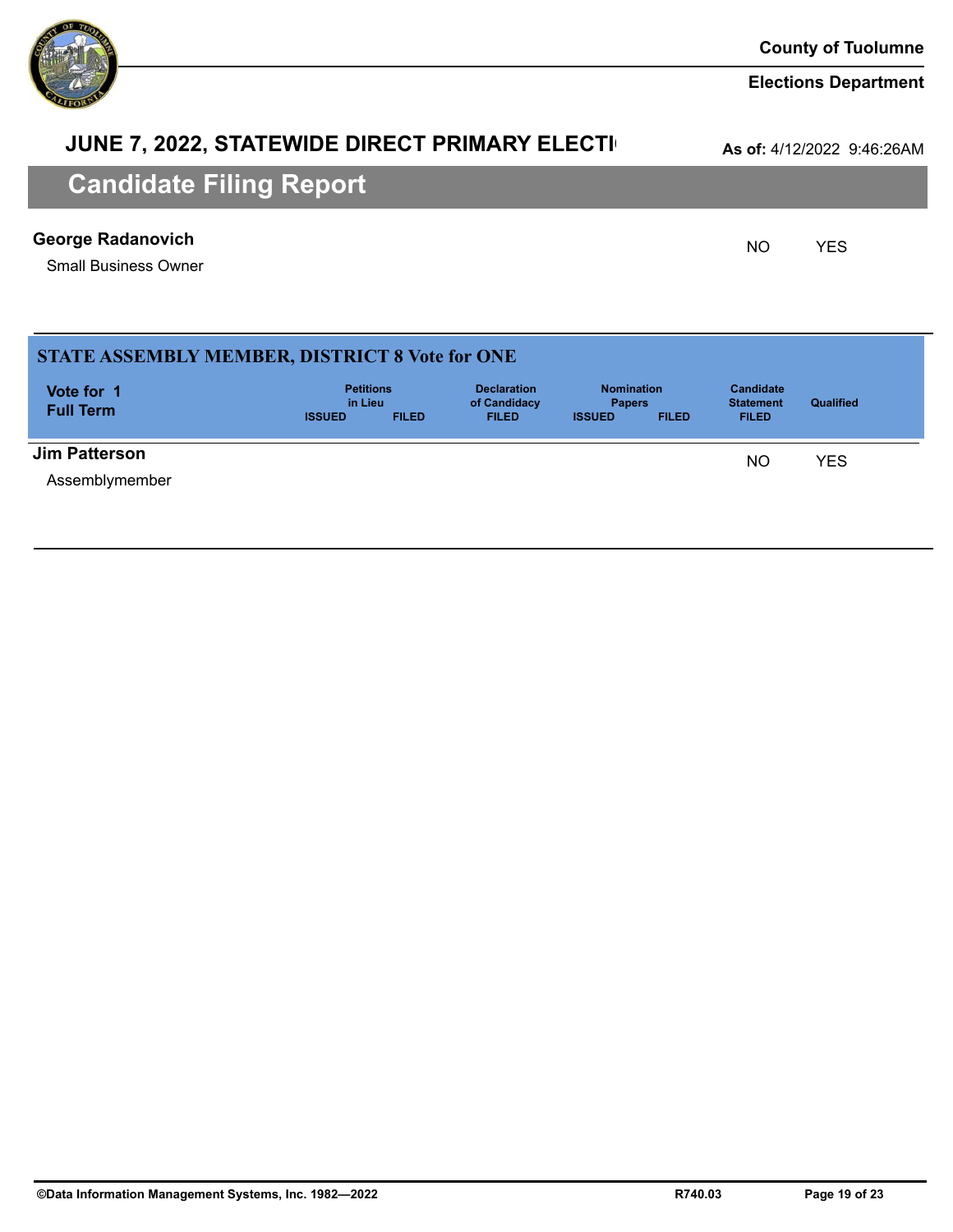

# **JUNE 7, 2022, STATEWIDE DIRECT PRIMARY ELECTI**

**As of:** 4/12/2022 9:46:26AM

| <b>SUPERINTENDENT PUBLIC INSTRUCTION Vote for ONE</b> |                                                              |                                                    |                                                                     |                                                      |            |
|-------------------------------------------------------|--------------------------------------------------------------|----------------------------------------------------|---------------------------------------------------------------------|------------------------------------------------------|------------|
| Vote for 1<br><b>Full Term</b>                        | <b>Petitions</b><br>in Lieu<br><b>ISSUED</b><br><b>FILED</b> | <b>Declaration</b><br>of Candidacy<br><b>FILED</b> | <b>Nomination</b><br><b>Papers</b><br><b>ISSUED</b><br><b>FILED</b> | <b>Candidate</b><br><b>Statement</b><br><b>FILED</b> | Qualified  |
| <b>Marco Amaral</b>                                   |                                                              |                                                    |                                                                     | <b>NO</b>                                            | <b>YES</b> |
| Teacher/Trustee                                       |                                                              |                                                    |                                                                     |                                                      |            |
| <b>Joseph Guy Campbell</b>                            |                                                              |                                                    |                                                                     | <b>NO</b>                                            | <b>YES</b> |
| Montessori Education Publisher                        |                                                              |                                                    |                                                                     |                                                      |            |
| <b>Lance Ray Christensen</b>                          |                                                              |                                                    |                                                                     | <b>NO</b>                                            | <b>YES</b> |
| <b>Education Policy Executive</b>                     |                                                              |                                                    |                                                                     |                                                      |            |
| <b>Jim Gibson</b>                                     |                                                              |                                                    |                                                                     | <b>NO</b>                                            | <b>YES</b> |
| <b>Cyber Security Professional</b>                    |                                                              |                                                    |                                                                     |                                                      |            |
| Ainye E. Long                                         |                                                              |                                                    |                                                                     | <b>NO</b>                                            | <b>YES</b> |
| <b>Public School Teacher</b>                          |                                                              |                                                    |                                                                     |                                                      |            |
| Tony K. Thurmond                                      |                                                              |                                                    |                                                                     | <b>NO</b>                                            | <b>YES</b> |
| Superintendent of Public Instruction                  |                                                              |                                                    |                                                                     |                                                      |            |
| <b>George Yang</b>                                    |                                                              |                                                    |                                                                     | <b>NO</b>                                            | <b>YES</b> |
| Software Architect/Father                             |                                                              |                                                    |                                                                     |                                                      |            |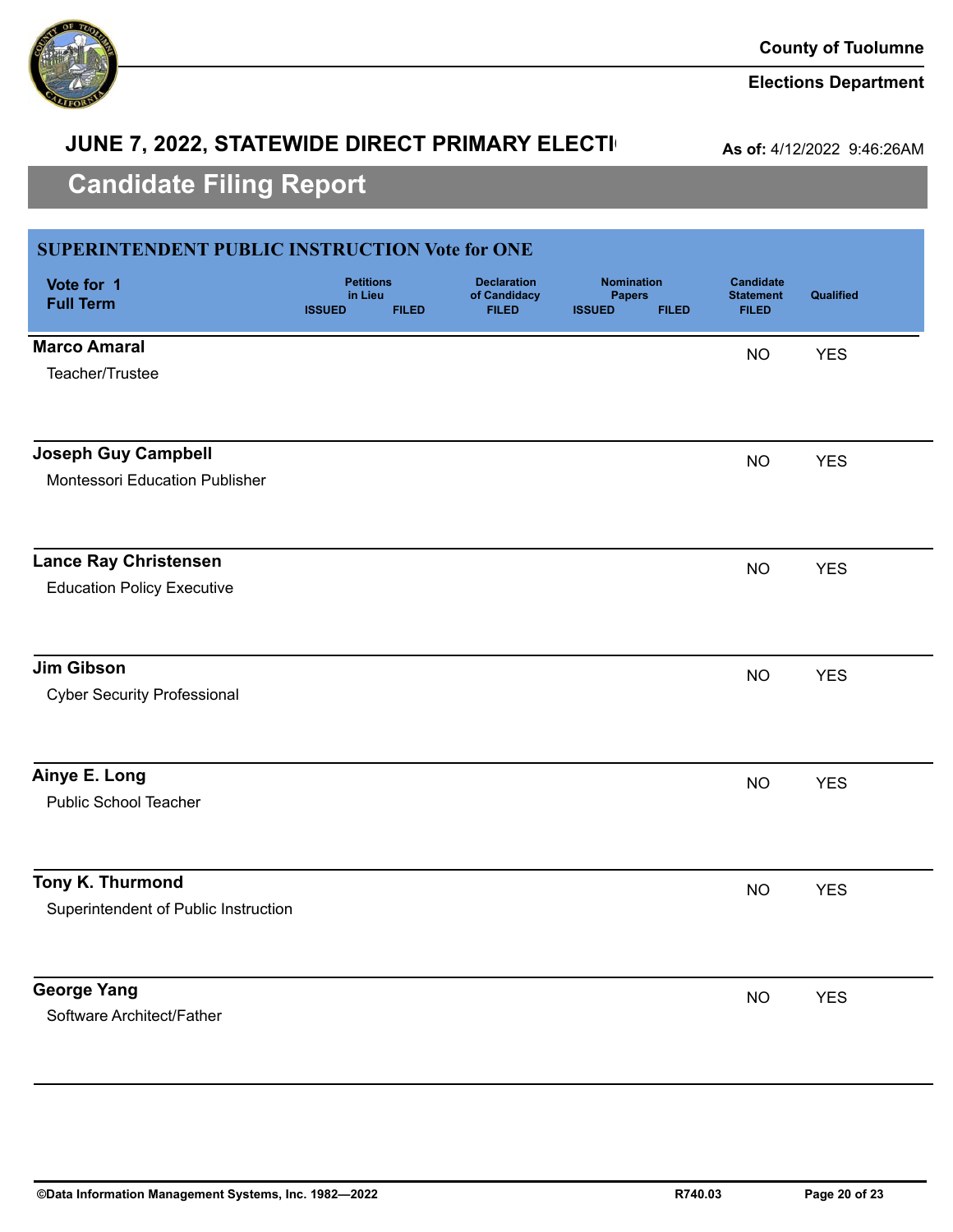

# **JUNE 7, 2022, STATEWIDE DIRECT PRIMARY ELECTI**

**As of:** 4/12/2022 9:46:26AM

# **Candidate Filing Report**

| <b>COUNTY SUPT OF SCHOOLS Vote for ONE</b> |                          |                                  |                                                    |                                                     |              |                                                      |                  |
|--------------------------------------------|--------------------------|----------------------------------|----------------------------------------------------|-----------------------------------------------------|--------------|------------------------------------------------------|------------------|
| Vote for 1<br><b>Full Term</b>             | in Lieu<br><b>ISSUED</b> | <b>Petitions</b><br><b>FILED</b> | <b>Declaration</b><br>of Candidacy<br><b>FILED</b> | <b>Nomination</b><br><b>Papers</b><br><b>ISSUED</b> | <b>FILED</b> | <b>Candidate</b><br><b>Statement</b><br><b>FILED</b> | <b>Qualified</b> |
| <b>CATHY A PARKER</b>                      | 1/4/2022                 | 1/27/2022                        | 2/14/2022                                          |                                                     |              | <b>YES</b>                                           | <b>YES</b>       |
| Incumbent                                  |                          |                                  |                                                    |                                                     |              |                                                      |                  |
|                                            |                          |                                  |                                                    |                                                     |              |                                                      |                  |
| <b>ZACHARY J ABERNATHY</b>                 |                          |                                  |                                                    |                                                     |              | YES                                                  | <b>YES</b>       |

Teacher/Director

| <b>SUPERVISOR, DISTRICT 2 Vote for ONE</b>      |                                              |              |                                                    |                                                     |              |                                                      |            |  |  |  |
|-------------------------------------------------|----------------------------------------------|--------------|----------------------------------------------------|-----------------------------------------------------|--------------|------------------------------------------------------|------------|--|--|--|
| Vote for 1<br><b>Full Term</b>                  | <b>Petitions</b><br>in Lieu<br><b>ISSUED</b> | <b>FILED</b> | <b>Declaration</b><br>of Candidacy<br><b>FILED</b> | <b>Nomination</b><br><b>Papers</b><br><b>ISSUED</b> | <b>FILED</b> | <b>Candidate</b><br><b>Statement</b><br><b>FILED</b> | Qualified  |  |  |  |
| <b>RYAN CAMPBELL</b><br>Incumbent               | 1/11/2022                                    | 2/9/2022     | 2/15/2022                                          |                                                     |              | <b>YES</b>                                           | <b>YES</b> |  |  |  |
| <b>DAVID TITCHENAL</b><br><b>Business Owner</b> |                                              |              | 3/11/2022                                          | 3/2/2022                                            | 3/10/2022    | <b>YES</b>                                           | <b>YES</b> |  |  |  |

| <b>SUPERVISOR, DISTRICT 3 Vote for ONE</b> |                                              |              |                                                    |                                                     |              |                                                      |            |  |
|--------------------------------------------|----------------------------------------------|--------------|----------------------------------------------------|-----------------------------------------------------|--------------|------------------------------------------------------|------------|--|
| Vote for 1<br><b>Full Term</b>             | <b>Petitions</b><br>in Lieu<br><b>ISSUED</b> | <b>FILED</b> | <b>Declaration</b><br>of Candidacy<br><b>FILED</b> | <b>Nomination</b><br><b>Papers</b><br><b>ISSUED</b> | <b>FILED</b> | <b>Candidate</b><br><b>Statement</b><br><b>FILED</b> | Qualified  |  |
|                                            |                                              |              |                                                    |                                                     |              |                                                      |            |  |
| <b>ANAIAH KIRK</b>                         | 1/12/2022                                    | 2/9/2022     | 2/15/2022                                          |                                                     |              | YES                                                  | <b>YES</b> |  |
| Incumbent                                  |                                              |              |                                                    |                                                     |              |                                                      |            |  |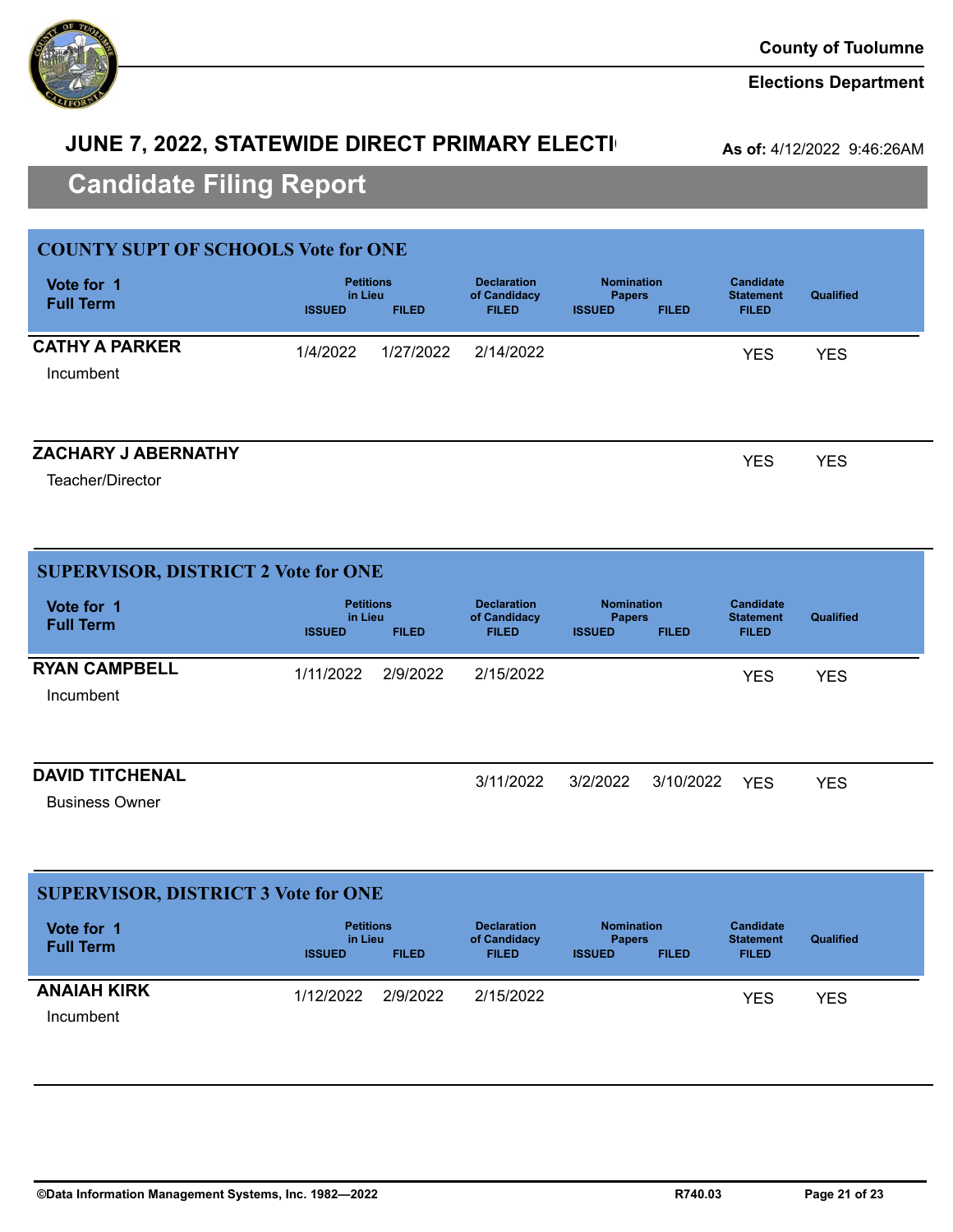

# **JUNE 7, 2022, STATEWIDE DIRECT PRIMARY ELECTI**

**As of:** 4/12/2022 9:46:26AM

# **Candidate Filing Report**

| <b>ASSESSOR/RECORDER Vote for ONE</b>                        |          |                                                    |                                                                     |  |                                                      |                  |
|--------------------------------------------------------------|----------|----------------------------------------------------|---------------------------------------------------------------------|--|------------------------------------------------------|------------------|
| <b>Petitions</b><br>in Lieu<br><b>ISSUED</b><br><b>FILED</b> |          | <b>Declaration</b><br>of Candidacy<br><b>FILED</b> | <b>Nomination</b><br><b>Papers</b><br><b>ISSUED</b><br><b>FILED</b> |  | <b>Candidate</b><br><b>Statement</b><br><b>FILED</b> | <b>Qualified</b> |
|                                                              |          |                                                    |                                                                     |  |                                                      | YES              |
|                                                              | 1/3/2022 | 2/7/2022                                           | 2/14/2022                                                           |  |                                                      | NΟ               |

Incumbent

| <b>COUNTY CLERK/AUDITOR-CONTROLLER Vore for ONE</b> |               |                  |                                    |                                    |              |                                      |           |  |
|-----------------------------------------------------|---------------|------------------|------------------------------------|------------------------------------|--------------|--------------------------------------|-----------|--|
| Vote for 1                                          | in Lieu       | <b>Petitions</b> | <b>Declaration</b><br>of Candidacy | <b>Nomination</b><br><b>Papers</b> |              | <b>Candidate</b><br><b>Statement</b> | Qualified |  |
| <b>Full Term</b>                                    | <b>ISSUED</b> | <b>FILED</b>     | <b>FILED</b>                       | <b>ISSUED</b>                      | <b>FILED</b> | <b>FILED</b>                         |           |  |
| <b>DEBORAH "DEBI" BAUTISTA</b>                      |               |                  | 3/11/2022                          | 3/10/2022 3/10/2022                |              | <b>NO</b>                            | YES       |  |
| Incumbent                                           |               |                  |                                    |                                    |              |                                      |           |  |

| <b>DISTRICT ATTORNEY Vote for ONE</b>           |                          |                                  |                                                    |                                                     |              |                                                      |                  |  |
|-------------------------------------------------|--------------------------|----------------------------------|----------------------------------------------------|-----------------------------------------------------|--------------|------------------------------------------------------|------------------|--|
| Vote for 1<br><b>Full Term</b>                  | in Lieu<br><b>ISSUED</b> | <b>Petitions</b><br><b>FILED</b> | <b>Declaration</b><br>of Candidacy<br><b>FILED</b> | <b>Nomination</b><br><b>Papers</b><br><b>ISSUED</b> | <b>FILED</b> | <b>Candidate</b><br><b>Statement</b><br><b>FILED</b> | <b>Qualified</b> |  |
| <b>CASSANDRA JENECKE</b><br>Appointed Incumbent | 1/3/2022                 | 2/9/2022                         | 2/15/2022                                          |                                                     |              | <b>NO</b>                                            | <b>YES</b>       |  |

### **SHERIFF/CORONER Vote for ONE**

| Vote for 1<br><b>Full Term</b> |               | <b>Petitions</b><br>in Lieu |              | <b>Nomination</b><br><b>Papers</b> |              | <b>Candidate</b><br><b>Statement</b> | <b>Qualified</b> |  |
|--------------------------------|---------------|-----------------------------|--------------|------------------------------------|--------------|--------------------------------------|------------------|--|
|                                | <b>ISSUED</b> | <b>FILED</b>                | <b>FILED</b> | <b>ISSUED</b>                      | <b>FILED</b> | <b>FILED</b>                         |                  |  |
| <b>BILL POOLEY</b>             | 1/3/2022      | 2/9/2022                    | 2/14/2022    |                                    |              | NΟ                                   | <b>YES</b>       |  |
| Incumbent                      |               |                             |              |                                    |              |                                      |                  |  |

Incumbent